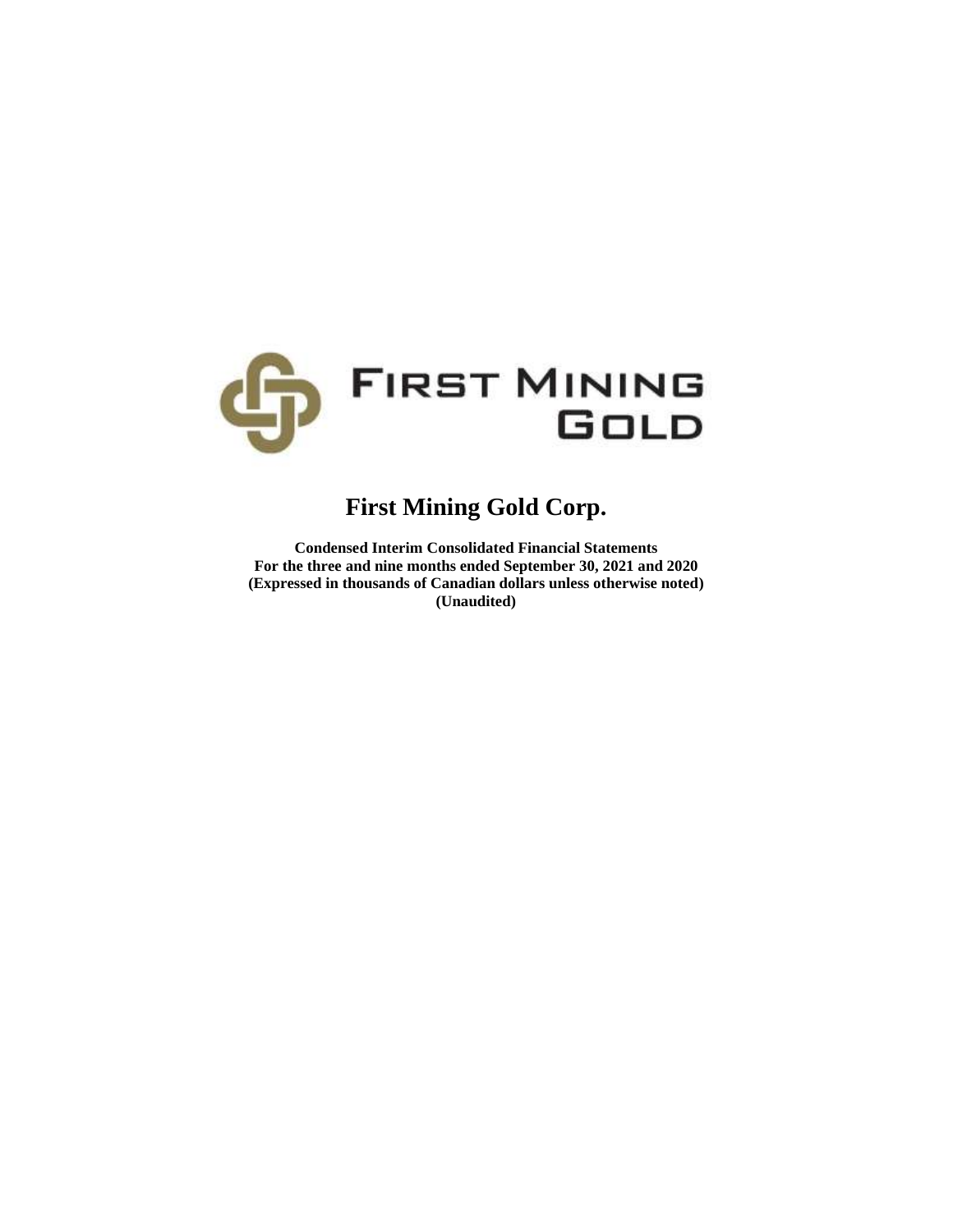# **FIRST MINING GOLD CORP.**  INTERIM CONSOLIDATED STATEMENTS OF FINANCIAL POSITION AS AT SEPTEMBER 30, 2021 AND DECEMBER 31, 2020 (Expressed in thousands of Canadian dollars unless otherwise noted)

(Unaudited)

|                                                           | September 30, | December 31,  |
|-----------------------------------------------------------|---------------|---------------|
|                                                           | 2021          | 2020          |
| <b>ASSETS</b>                                             |               |               |
| Current                                                   |               |               |
| Cash and cash equivalents                                 | \$<br>30,348  | \$<br>28,901  |
| Investments (Note 3)                                      | 17,331        | 18,425        |
| Prepaid expenses, accounts and other receivables          | 868           | 2,700         |
| <b>Total current assets</b>                               | 48,547        | 50,026        |
|                                                           |               |               |
| <b>Non-current</b>                                        |               |               |
| Mineral properties (Note 4)                               | 165,073       | 179,429       |
| Investment in Treasury Metals Inc. (Note 5)               | 16,260        | 63,812        |
| Investment in PC Gold Inc. (Note 6)                       | 21,570        |               |
| Investment in Big Ridge Gold Corp. (Note 7)               | 1,569         |               |
| Mineral property investments (Note 8)                     | 6,210         | 6,726         |
| Property and equipment                                    | 850           | 570           |
| Other assets                                              | 431           | 650           |
| <b>Total non-current assets</b>                           | 211,963       | 251,187       |
| <b>TOTAL ASSETS</b>                                       | \$<br>260,510 | \$<br>301,213 |
| <b>LIABILITIES</b>                                        |               |               |
| <b>Current</b>                                            |               |               |
| Accounts payable and accrued liabilities                  | \$<br>2,258   | \$<br>2,013   |
| Current portion of lease liability                        | 123           | 112           |
| Provision for Pickle Crow reclamation funding (Note 4(b)) | 710           |               |
| Current portion of environmental reclamation provision    |               | 250           |
| Option - PC Gold (Note 4(b))                              | 4,347         | 4,410         |
| Obligation to distribute investments (Note 5(c))          |               | 34,040        |
| <b>Total current liabilities</b>                          | 7,438         | 40,825        |
|                                                           |               |               |
| Non-current                                               |               |               |
| Lease liability                                           | 348           | 442           |
| Environmental reclamation provision                       |               | 3,133         |
| Silver Stream derivative liability (Note 9)               | 23,768        | 13,260        |
| <b>Total non-current liabilities</b>                      | 24,116        | 16,835        |
| <b>TOTAL LIABILITIES</b>                                  | 31,554        | 57,660        |
|                                                           |               |               |
| <b>SHAREHOLDERS' EQUITY</b>                               |               |               |
| Share capital (Note 10)                                   | 318,434       | 317,167       |
| Warrant and share-based payment reserve (Note 10)         | 46,681        | 44,648        |
| Accumulated other comprehensive gain (loss)               | (376)         | (1, 392)      |
| Accumulated deficit                                       | (135, 783)    | (116, 870)    |
| Total shareholders' equity                                | 228,956       | 243,553       |
| TOTAL LIABILITIES AND SHAREHOLDERS' EQUITY                | \$<br>260,510 | \$<br>301,213 |

Subsequent Events (Note 15)

The consolidated financial statements were approved by the Board of Directors: Signed: "Keith Neumeyer", Director Signed: "Raymond Polman", Director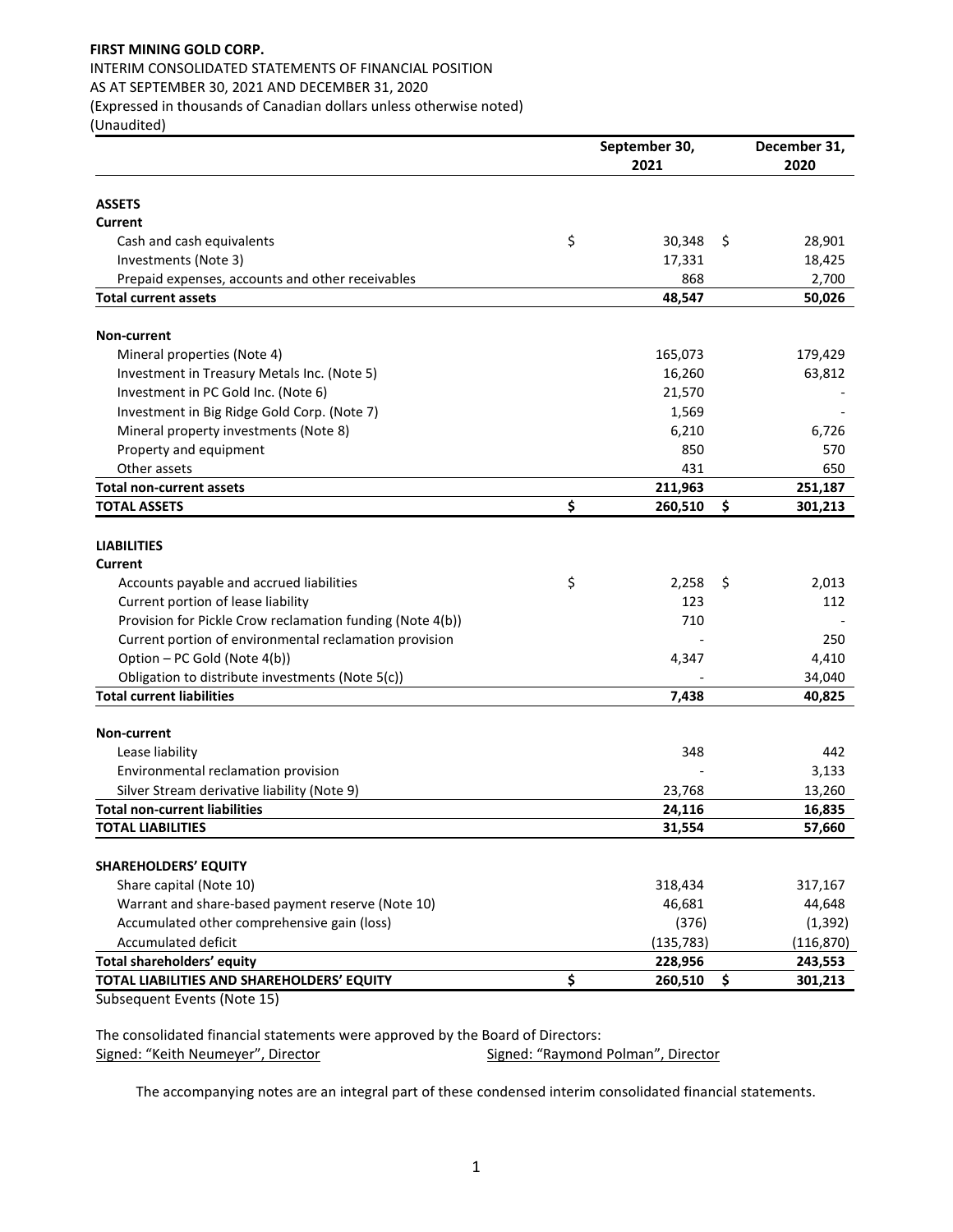INTERIM CONSOLIDATED STATEMENTS OF CASH FLOWS FOR THE NINE MONTHS ENDED SEPTEMBER 30, 2021 AND 2020 (Expressed in thousands of Canadian dollars unless otherwise noted) (Unaudited)

|                                                                | Nine months ended September 30, |                 |           |  |  |  |
|----------------------------------------------------------------|---------------------------------|-----------------|-----------|--|--|--|
|                                                                |                                 | 2021            | 2020      |  |  |  |
| Cash flows from operating activities                           |                                 |                 |           |  |  |  |
| Net loss for the period                                        | \$                              | (31, 867)<br>\$ | (33, 345) |  |  |  |
| Adjustments for:                                               |                                 |                 |           |  |  |  |
| Gain on deconsolidation of subsidiary (Note 4)                 |                                 | (9,280)         |           |  |  |  |
| Impairment of non-current assets (Note 5(b))                   |                                 | 23,555          | 24,870    |  |  |  |
| Share-based payments (Note 10)                                 |                                 | 1,585           | 777       |  |  |  |
| Depreciation                                                   |                                 | 238             | 233       |  |  |  |
| Fair value loss on Silver Stream derivative liability (Note 9) |                                 | 700             | 6,112     |  |  |  |
| Investments fair value loss (Note 3)                           |                                 | 4,672           | 426       |  |  |  |
| Other expenses                                                 |                                 | 42              |           |  |  |  |
| Accrued interest receivable                                    |                                 | (84)            |           |  |  |  |
| Unrealized foreign exchange loss (gain)                        |                                 | 40              | (606)     |  |  |  |
| Deferred income tax recovery                                   |                                 |                 | (1, 539)  |  |  |  |
| Finance cost                                                   |                                 | 38              | 62        |  |  |  |
| Equity and dilution loss on equity accounted investments       |                                 | 5,675           | (467)     |  |  |  |
| Loss on disposal of subsidiaries                               |                                 |                 | 303       |  |  |  |
| Operating cash flows before movements in working capital       |                                 | (4,686)         | (3, 174)  |  |  |  |
| Changes in non-cash working capital items:                     |                                 |                 |           |  |  |  |
| Increase in accounts and other receivables                     |                                 | (35)            | (71)      |  |  |  |
| Increase in prepaid expenditures                               |                                 | (31)            | (8)       |  |  |  |
| Decrease in accounts payables and accrued liabilities          |                                 | (751)           | (244)     |  |  |  |
| Total cash used in operating activities                        |                                 | (5,503)         | (3, 497)  |  |  |  |
| Cash flows from investing activities                           |                                 |                 |           |  |  |  |
| Mineral property expenditures (Note 4)                         |                                 | (11, 241)       | (9, 474)  |  |  |  |
| Investment in Treasury Metals Inc.                             |                                 |                 | (118)     |  |  |  |
| Proceeds from sale of investments (Note 3)                     |                                 | 11,386          |           |  |  |  |
| Property and equipment purchases                               |                                 | (425)           | (197)     |  |  |  |
| Option payments and expenditures recovered (Note 4)            |                                 | 1,968           | 148       |  |  |  |
| Total cash provided by (used in) investing activities          |                                 | 1,688           | (9,641)   |  |  |  |
| Cash flows from financing activities                           |                                 |                 |           |  |  |  |
| Net proceeds from bought deal financing                        |                                 |                 | 26,647    |  |  |  |
| Net proceeds from private placements                           |                                 |                 | 9,124     |  |  |  |
| Proceeds from Silver Stream (Note 9)                           |                                 | 4,757           | 3,263     |  |  |  |
| Proceeds from ATM program                                      |                                 |                 | 125       |  |  |  |
| Proceeds from exercise of warrants and stock options           |                                 | 668             | 706       |  |  |  |
| Repayment of lease liability                                   |                                 | (83)            | (67)      |  |  |  |
| Finance costs paid                                             |                                 | (37)            | (41)      |  |  |  |
|                                                                |                                 |                 |           |  |  |  |
| Total cash provided by financing activities                    |                                 | 5,305           | 39,757    |  |  |  |
| Foreign exchange effect on cash                                |                                 | (43)            | (44)      |  |  |  |
| Change in cash and cash equivalents                            |                                 | 1,447           | 26,575    |  |  |  |
| Cash and cash equivalents, beginning                           |                                 | 28,901          | 5,902     |  |  |  |
| Cash and cash equivalents, ending                              | \$                              | 30,348 \$       | 32,477    |  |  |  |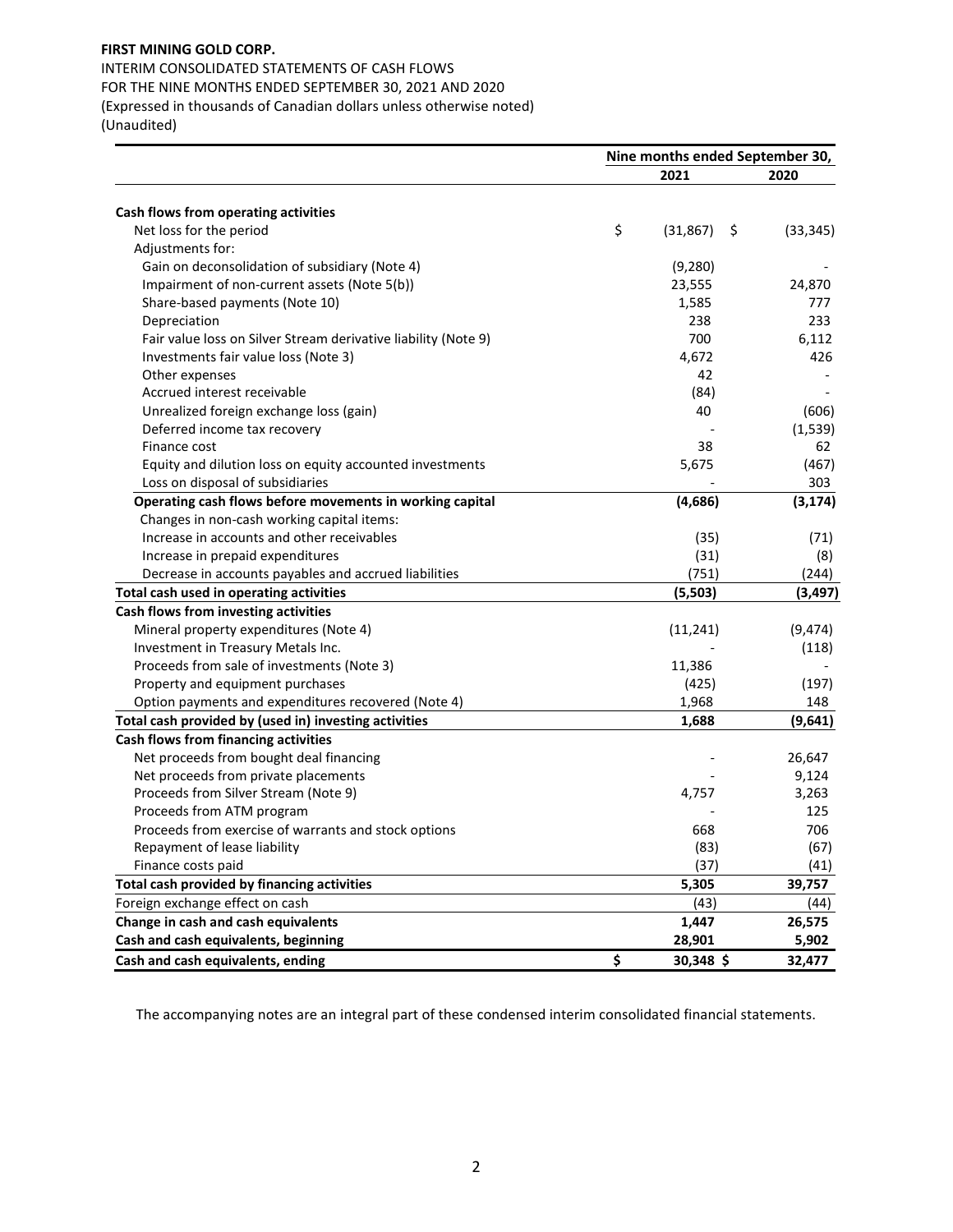INTERIM CONSOLIDATED STATEMENTS OF NET LOSS AND COMPREHENSIVE LOSS FOR THE THREE AND NINE MONTHS ENDED SEPTEMBER 30, 2021 AND 2020

(Expressed in thousands of Canadian dollars, except share and per share amounts)

(Unaudited)

|                                                                     |          | Three months ended<br>September 30, |                | <b>Nine months ended</b><br>September 30, |    |             |
|---------------------------------------------------------------------|----------|-------------------------------------|----------------|-------------------------------------------|----|-------------|
|                                                                     |          | 2021                                | 2020           | 2021                                      |    | 2020        |
|                                                                     |          |                                     |                |                                           |    |             |
| <b>OPERATING EXPENSES (Note 11)</b>                                 |          |                                     |                |                                           |    |             |
| General and administration                                          | \$       | $1,195$ \$                          | 441 \$         | 3,820                                     | \$ | 2,449       |
| Exploration and evaluation                                          |          | 174                                 | 213            | 621                                       |    | 571         |
| Investor relations and marketing communications                     |          | 399                                 | 346            | 1,830                                     |    | 892         |
| Corporate development and due diligence                             |          | 100                                 | 59             | 347                                       |    | 285         |
| Impairment of non-current assets (Note 5)                           |          |                                     | 2,372          | 23,555                                    |    | 24,870      |
| Loss from operational activities                                    |          | (1,868)                             | (3, 431)       | (30, 173)                                 |    | (29,067)    |
| <b>OTHER ITEMS</b>                                                  |          |                                     |                |                                           |    |             |
| Gain on deconsolidation of subsidiary (Note 4(b))                   |          | 449                                 |                | 9,280                                     |    |             |
| Fair value gain (loss) on Silver Stream liability (Note 9)          |          | 7,704                               | (6, 112)       | (700)                                     |    | (6, 112)    |
| Investments fair value loss (Note 3)                                |          | (4,039)                             | (3, 439)       | (4,672)                                   |    | (426)       |
| Foreign exchange gain (loss)                                        |          | 112                                 | (64)           | (54)                                      |    | 543         |
| Other expenses                                                      |          | (15)                                | (25)           | (68)                                      |    | (71)        |
| Interest and other income                                           |          | 61                                  | 31             | 195                                       |    | 85          |
| Loss on disposal of subsidiaries                                    |          |                                     |                |                                           |    | (303)       |
| Gain (loss) before income taxes                                     | \$       | 2,404 \$                            | $(13,040)$ \$  | (26, 192)                                 | \$ | (35, 351)   |
| Deferred income tax recovery                                        |          |                                     | 221            |                                           |    | 1,539       |
| Equity income (loss) and dilution impacts of equity                 |          |                                     |                |                                           |    |             |
| accounted investments (Note 5,6 & 7)                                |          | 15                                  | 467            | (5,675)                                   |    | 467         |
| Net income (loss) for the period                                    | \$       | 2,419\$                             | $(12, 352)$ \$ | (31, 867)                                 | \$ | (33, 345)   |
| OTHER COMPREHENSIVE INCOME (LOSS)                                   |          |                                     |                |                                           |    |             |
| Items that will not be reclassified to net income or (loss):        |          |                                     |                |                                           |    |             |
| Investments fair value gain (loss)                                  |          | (1, 263)                            | 1,648          | 1,533                                     |    | 1,721       |
|                                                                     |          |                                     |                |                                           |    |             |
| Mineral property investments fair value gain (loss) (Note 8)        |          | (73)                                | 423            | (516)                                     |    | 1,326       |
| Items that are or may be reclassified to net income or (loss):      |          |                                     |                |                                           |    |             |
| Currency translation adjustment of foreign subsidiaries             |          | 10                                  | (10)           | (1)                                       |    | 25          |
| Recycling of currency translation adjustment on disposal of         |          |                                     |                |                                           |    | (630)       |
| foreign subsidiaries                                                |          |                                     |                |                                           |    |             |
| Other comprehensive income (loss)                                   |          | (1, 326)                            | 2,061          | 1,016                                     |    | 2,442       |
|                                                                     |          |                                     |                |                                           |    |             |
| Net income (loss) and comprehensive income (loss)<br>for the period | \$       | 1,093\$                             | $(10, 291)$ \$ | (30, 851)                                 | \$ | (30, 903)   |
|                                                                     |          |                                     |                |                                           |    |             |
| Income (loss) per share                                             |          |                                     |                |                                           |    |             |
| <b>Basic</b>                                                        | \$<br>\$ | 0.00%                               | $(0.02)$ \$    | (0.05)                                    | \$ | (0.05)      |
| Diluted                                                             |          | 0.00%                               | $(0.02)$ \$    | (0.05)                                    | \$ | (0.05)      |
| Weighted average number of shares outstanding                       |          |                                     |                |                                           |    |             |
| <b>Basic</b>                                                        |          | 699,523,115                         | 656,270,866    | 698,177,258                               |    | 632,847,071 |
| Diluted                                                             |          | 705,398,997                         | 656,270,866    | 698,177,258                               |    | 632,847,071 |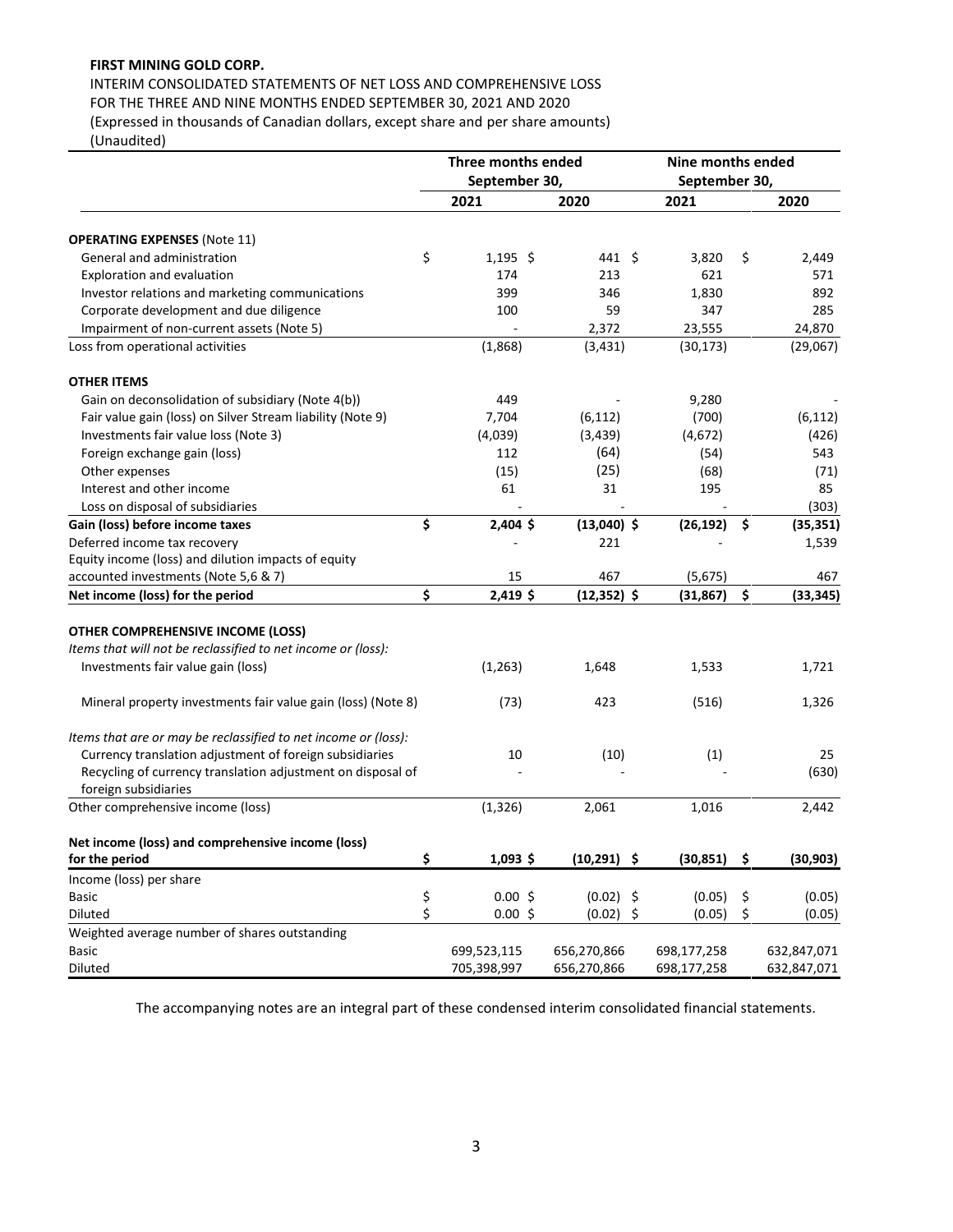# INTERIM CONSOLIDATED STATEMENTS OF CHANGES IN EQUITY

FOR THE NINE MONTHS ENDED SEPTEMBER 30, 2021 AND 2020

(Expressed in thousands of Canadian dollars, except share and per share amounts)

(Unaudited)

|                                                                                         | Number of<br>common<br>shares | Share<br>capital | Warrant<br>reserve       | Share-<br>based<br>payment<br>reserve | Accumulated<br>other<br>comprehensive<br>income (loss) | Accumul<br>ated<br>deficit | Total     |
|-----------------------------------------------------------------------------------------|-------------------------------|------------------|--------------------------|---------------------------------------|--------------------------------------------------------|----------------------------|-----------|
|                                                                                         |                               |                  |                          |                                       |                                                        |                            |           |
| Balance as at December 31, 2019                                                         | 591,997,138 \$                | 282,666 \$       | 14,532 \$                | 18,798 \$                             | $(3,649)$ \$                                           | $(50,015)$ \$              | 262,332   |
| Proceeds from bought deal financing                                                     | 57,500,000                    | 25,339           | 3,411                    |                                       |                                                        |                            | 28,750    |
| Bought deal financing share issuance cost                                               |                               | (1,854)          | (249)                    |                                       |                                                        |                            | (2, 103)  |
| Proceeds from private placements                                                        | 40,198,095                    | 8,160            | 1,122                    |                                       |                                                        |                            | 9,282     |
| Flow-through share premium liability                                                    |                               | (300)            | $\overline{a}$           |                                       |                                                        |                            | (300)     |
| Private placements share issuance cost                                                  |                               | (136)            | (22)                     |                                       |                                                        |                            | (158)     |
| At-the-market distributions                                                             | 532,000                       | 125              |                          |                                       |                                                        |                            | 125       |
| Exercise of options (Note 10(d))                                                        | 2,092,500                     | 1,049            |                          | (428)                                 |                                                        |                            | 621       |
| Exercise of warrants (Note 10(c))                                                       | 247,500                       | 98               | (13)                     |                                       |                                                        |                            | 85        |
| Shares issued for prior mineral property acquisition                                    | 24,220                        | $\overline{4}$   |                          |                                       |                                                        |                            | 4         |
| Warrants issued to First Majestic Silver Corp.                                          |                               |                  | 6,278                    |                                       |                                                        |                            | 6,278     |
| Share-based payments                                                                    |                               |                  |                          | 1,165                                 |                                                        |                            | 1,165     |
| Obligation to distribute investments                                                    |                               |                  |                          |                                       |                                                        | (37, 222)                  | (37, 222) |
| Loss for the period                                                                     |                               |                  |                          |                                       |                                                        | (33, 345)                  | (33, 345) |
| Other comprehensive income                                                              |                               |                  |                          |                                       | 2,442                                                  | $\overline{\phantom{a}}$   | 2,442     |
| Balance as at September 30, 2020                                                        | 692,591,453 \$                | 315,151 \$       | 25,059 \$                | 19,535 \$                             |                                                        | $(1,207)$ \$ $(120,582)$   | \$237,956 |
| Balance as at December 31, 2020                                                         | 697,216,453 \$                | 317,167 \$       | 25,056\$                 | 19,592 \$                             | $(1,392)$ \$                                           | $(116, 870)$ \$            | 243,553   |
| Exercise of options (Note 10(d))                                                        | 2,287,500                     | 841              |                          | (265)                                 |                                                        |                            | 576       |
| Exercise of warrants (Note 10(c))<br>Shares issued on acquisition of Birch-uchi mineral | 265,650                       | 104              | (12)                     |                                       |                                                        |                            | 92        |
| property tenure (Note 4)                                                                | 857,035                       | 310              |                          |                                       |                                                        |                            | 310       |
| Cameron Gold exploration agreement                                                      | 25,000                        | 12               | 9                        |                                       |                                                        |                            | 21        |
| Share reduction due to expiry                                                           | (701, 579)                    |                  |                          |                                       |                                                        |                            |           |
| Share-based payments<br>Obligation to distribute investments fair value                 |                               |                  | $\overline{\phantom{a}}$ | 2,301                                 |                                                        |                            | 2,301     |
| adjustment                                                                              |                               |                  |                          |                                       | $\overline{\phantom{a}}$                               | 12,954                     | 12,954    |
| Loss for the period                                                                     |                               |                  |                          |                                       |                                                        | (31, 867)                  | (31, 867) |
| Other comprehensive loss                                                                |                               |                  |                          |                                       | 1,016                                                  |                            | 1,016     |
| Balance as at September 30, 2021                                                        | 699,950,059 \$                | 318,434 \$       | 25,053 \$                | 21,628 \$                             |                                                        | $(376)$ \$ $(135,783)$     | \$228,956 |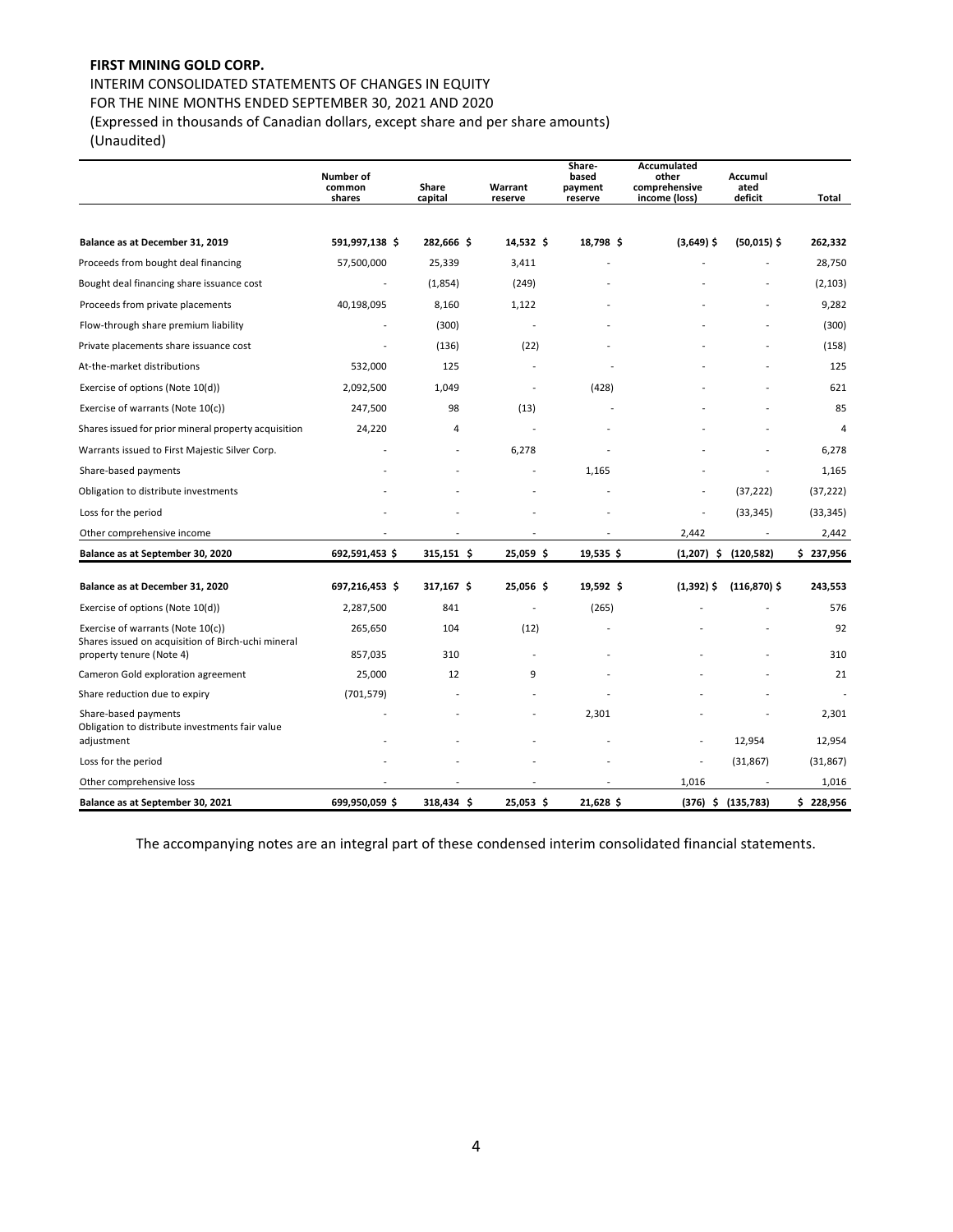## **1. NATURE OF OPERATIONS**

First Mining Gold Corp. (the "Company" or "First Mining") is a public company which is listed on the Toronto Stock Exchange (the "TSX") under the symbol "FF", on the OTCQX under the symbol "FFMGF", and on the Frankfurt Stock Exchange under the symbol "FMG". The Company's head office and principal address is Suite 2070 – 1188 West Georgia Street, Vancouver, British Columbia, Canada, V6E 4A2.

First Mining was incorporated on April 4, 2005. The Company changed its name to First Mining Gold Corp. in January 2018.

First Mining is a Canadian gold exploration and development company focused on the permitting and development of the Springpole Gold Project in northwestern Ontario and advancing work at its other gold projects in Canada. First Mining holds a significant equity investment in Treasury Metals Inc. ("Treasury Metals") (TSX: TML) (Note 5) which is advancing the Goliath-Goldlund gold complex in Ontario towards a construction decision. First Mining's portfolio of gold projects in eastern Canada also includes equity accounted investments in entities which own Pickle Crow (being advanced by Auteco Minerals Ltd. ("Auteco") (ASX: AUT)), Hope Brook (being advanced with Big Ridge Gold Corp. ("Big Ridge") (TSXV: BRAU), Cameron, Duparquet, Duquesne, and Pitt.

In March 2020, the World Health Organization declared a global pandemic related to COVID-19. As the Company does not have production activities, the ability to fund ongoing exploration is affected by the availability of financing. Due to market uncertainty arising from the impacts of COVID-19 the Company may be restricted in its ability to raise additional funding. To date the impact on the Company has been limited to a slowing of on site exploration activities during the 2020 and 2021 years. The impact of COVID-19 on the Company over time is not readily determinable; however, its effects may have a material impact on the Company's financial position, results of operations and cash flows in future periods.

#### **2. BASIS OF PRESENTATION**

These unaudited condensed interim consolidated financial statements have been prepared in accordance with International Accounting Standard 34, *Interim Financial Reporting* using policies consistent with International Financial Reporting Standards as issued by the International Accounting Standards Board ("IFRS"). These condensed interim consolidated financial statements should be read in conjunction with the Company's audited annual consolidated financial statements for the year ended December 31, 2020, as some disclosures from the annual consolidated financial statements have been condensed or omitted.

These unaudited condensed interim consolidated financial statements have been prepared on a historical cost basis, except for financial instruments classified as fair value through profit and loss or fair value through other comprehensive income (loss), which are stated at their fair value. The condensed interim consolidated financial statements are presented in thousands of Canadian dollars, unless otherwise noted, and tabular amounts are expressed in thousands of Canadian dollars.

These condensed interim consolidated financial statements include the accounts of the Company and its subsidiaries.

The functional currency of the Company and its Canadian subsidiaries is the Canadian dollar while the functional currency of the Company's non-Canadian subsidiary is the US dollar.

These unaudited condensed interim consolidated financial statements were approved by the Board of Directors on November 9, 2021.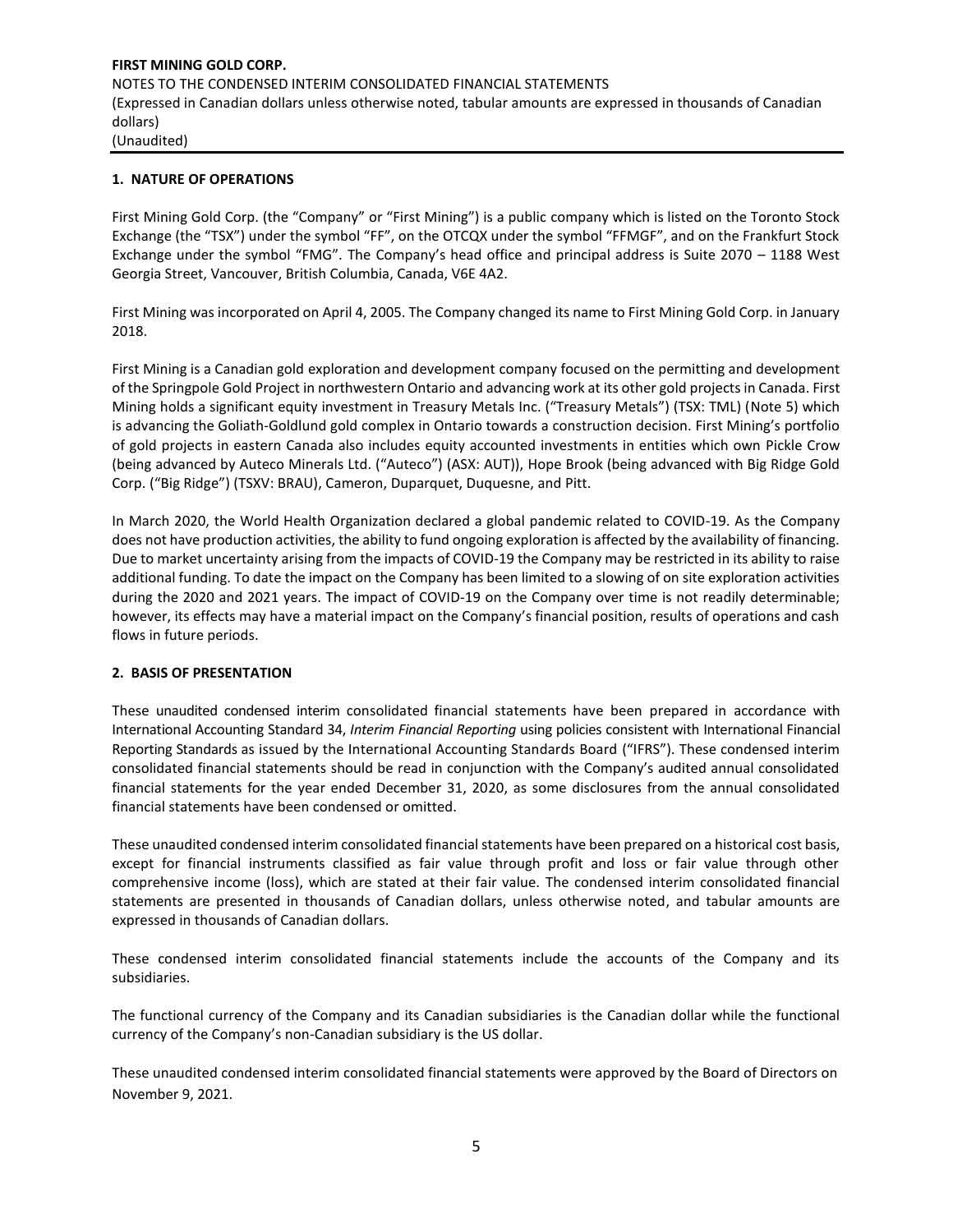# **2. BASIS OF PRESENTATION (continued)**

In preparing the Company's unaudited condensed interim consolidated financial statements for the three and nine months ended September 30, 2021, the Company used the same accounting policies, methods of computation and accounting policy judgments as in the annual consolidated financial statements for the year ended December 31, 2020. Additionally, the areas of estimation uncertainty remain unchanged from those disclosed in the annual consolidated financial statements. There are no IFRS or IFRS Interpretations Committee interpretations that are not yet effective that would be expected to have a material impact on the Company's consolidated financial statements.

# **3. INVESTMENTS**

The movements in investments during the nine months ended September 30, 2021 and the year ended December 31, 2020 are summarized as follows:

|                                                     |     | <b>Marketable Securities</b><br>(FVTPL) | <b>Marketable</b><br><b>Securities</b><br>(FVTOCI) |    | <b>Warrants</b><br>(FVTPL) |    | <b>Total</b><br><b>Investments</b> |
|-----------------------------------------------------|-----|-----------------------------------------|----------------------------------------------------|----|----------------------------|----|------------------------------------|
| Balance as at December 31, 2020                     | -\$ | 9,267                                   | \$<br>3,386                                        | \$ | 5,772                      | -S | 18,425                             |
| Additions                                           |     | 13,691                                  | 216                                                |    | -                          |    | 13,907                             |
| <b>Disposals</b>                                    |     | (9,043)                                 | (668)                                              |    |                            |    | (9,711)                            |
| Gain recorded in other<br>comprehensive loss        |     |                                         | 1,531                                              |    |                            |    | 1,531                              |
| Loss recorded in net loss                           |     | (1,049)                                 |                                                    |    | (3,698)                    |    | (4, 747)                           |
| Reclassification to assets held for<br>distribution |     | -                                       |                                                    |    | (2,074)                    |    | (2,074)                            |
| Balance as at September 30,<br>2021                 | \$  | 12,866                                  | \$<br>4,465                                        | S  | $\overline{\phantom{a}}$   | \$ | 17,331                             |

|                                              |   | <b>Marketable Securities</b><br>(FVTPL) |   | <b>Marketable Securities</b><br>(FVTOCI) |   | <b>Warrants</b><br>(FVTPL) |   | <b>Total</b><br><b>Investments</b> |
|----------------------------------------------|---|-----------------------------------------|---|------------------------------------------|---|----------------------------|---|------------------------------------|
| Balance as at December 31, 2019              | S | -                                       |   | 1,775                                    | S | $\blacksquare$             | э | 1,775                              |
| <b>Additions</b>                             |   | 11,134                                  |   |                                          |   | 9,812                      |   | 20,946                             |
| <b>Disposals</b>                             |   | (6, 672)                                |   | ۰                                        |   |                            |   | (6, 672)                           |
| Gain recorded in other<br>comprehensive loss |   |                                         |   | 1,611                                    |   |                            |   | 1,611                              |
| Gain (loss) recorded in net loss             |   | 4,805                                   |   | $\qquad \qquad \blacksquare$             |   | (4,040)                    |   | 765                                |
| Balance as at December 31, 2020              | S | 9.267                                   | S | 3,386                                    |   | 5,772                      | S | 18,425                             |

The Company holds securities of publicly traded companies as strategic interests. The investments where the Company does not have significant influence are classified as marketable securities. The Auteco and First Majestic common shares are classified as FVTPL. Other marketable securities are designated as FVTOCI.

During the nine months ended September 30, 2021, the Company:

• Received 287,300 common shares of First Majestic (initial recognition - \$5,051,000, September 30, 2021 – \$4,163,000) in connection with the Silver Purchase Agreement (defined in Note 9);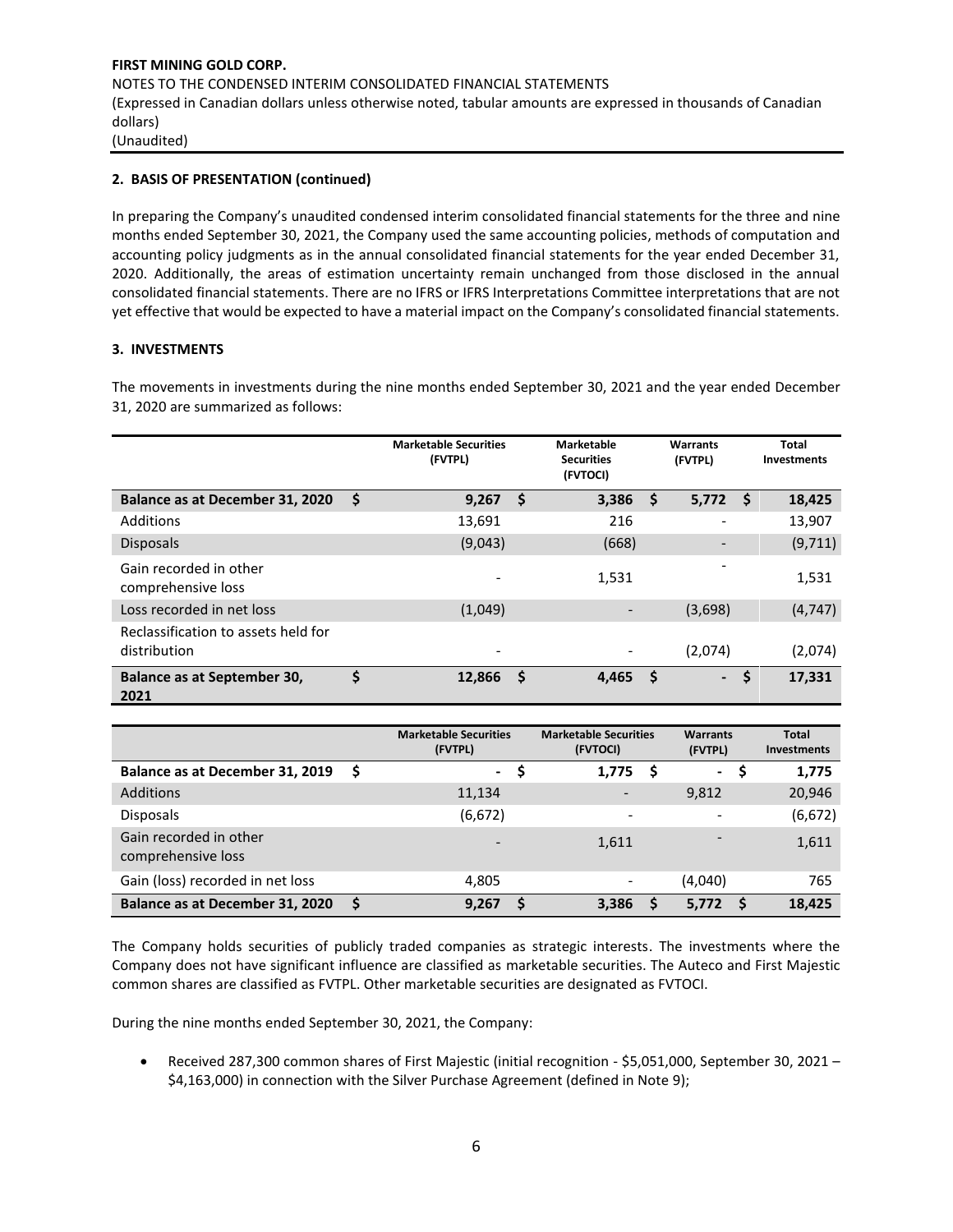## **3. INVESTMENTS (continued)**

- Received 100,000,000 common shares of Auteco (initial recognition \$8,640,000, September 30, 2021 \$8,704,000) in connection with the Auteco Earn-In Agreement (defined in Note 4(b));
- Sold a total of 400,000 common shares of First Majestic for net proceeds of \$9,022,000 which resulted in a \$3,863,000 realized gain on sale based on the original cost at the time of receipt; and
- Sold a total of 419,200 common shares of other marketable securities for net proceeds of \$668,000 which resulted in a realized gain on sale of \$385,000 based on the original cost at the time of receipt.

At June 30, 2021 the Treasury Metals Warrants (with a fair value of \$2,074,000) were reclassified to Assets Held for Distribution following the June 30, 2021 shareholder vote approving the Treasury Metals Share and Warrant distribution which occurred on July 15, 2021.

#### **4. MINERAL PROPERTIES**

As at September 30, 2021 and December 31, 2020, the Company has capitalized the following acquisition, exploration, and evaluation costs on its mineral properties:

|                                                       | Springpole   | Cameron      | Duquesne/Pitt  | <b>Hope Brook</b><br>(Note 4(c)) | <b>Pickle Crow</b><br>(Note 4(d))  | Goldlund<br>(Note 5)           | Others <sup>(1)</sup> | Total |           |
|-------------------------------------------------------|--------------|--------------|----------------|----------------------------------|------------------------------------|--------------------------------|-----------------------|-------|-----------|
| <b>Balance</b><br>December 31, 2020                   | \$<br>87,907 | \$<br>31,875 | \$<br>7,229    | \$<br>20,612                     | \$<br>24,986                       | \$<br>$\overline{\phantom{a}}$ | \$<br>6,820           | \$    | 179,429   |
| Acquisition                                           | \$<br>1,342  | 21           | ٠              |                                  |                                    | ٠                              | 791                   | \$    | 2,154     |
| Concessions, taxes<br>and royalties                   | \$<br>684    | 32           | 3              | 20                               | ÷                                  | $\overline{\phantom{a}}$       | ۰                     | \$    | 739       |
| Salaries and share-<br>based payments                 | \$<br>2,263  | 136          | 4              | 44                               | 22                                 | $\overline{\phantom{a}}$       | 75                    | \$    | 2,544     |
| Drilling,<br>exploration, and<br>technical consulting | \$<br>2,894  | 56           | $\overline{4}$ | 16                               | 3,251                              | $\overline{a}$                 | 230                   | \$    | 6,451     |
| Assaying, field<br>supplies, and<br>environmental     | \$<br>3,761  | 72           | ÷              | 3                                |                                    | $\overline{a}$                 | 10                    | \$    | 3,846     |
| Travel and other<br>expenditures                      | \$<br>1,022  | 26           |                | 17                               |                                    | $\overline{\phantom{a}}$       | $\overline{4}$        | \$    | 1,069     |
| <b>Total Expenditures</b>                             | \$<br>11,966 | \$<br>343    | \$<br>11       | \$<br>100                        | \$<br>3,273                        | \$<br>$\overline{a}$           | \$<br>1,110           | \$    | 16,803    |
| Disposal,<br>impairment or<br>reclassification        |              | ۰            | ٠              | (2,685)                          | (28, 259)                          | $\overline{\phantom{a}}$       | (215)                 |       | (31, 159) |
| <b>Balance</b><br>September 30,<br>2021               | \$<br>99,873 | \$<br>32,218 | \$<br>7,240    | \$<br>18,027                     | \$<br>$\qquad \qquad \blacksquare$ | \$<br>$\overline{\phantom{a}}$ | \$<br>7,715           | \$    | 165,073   |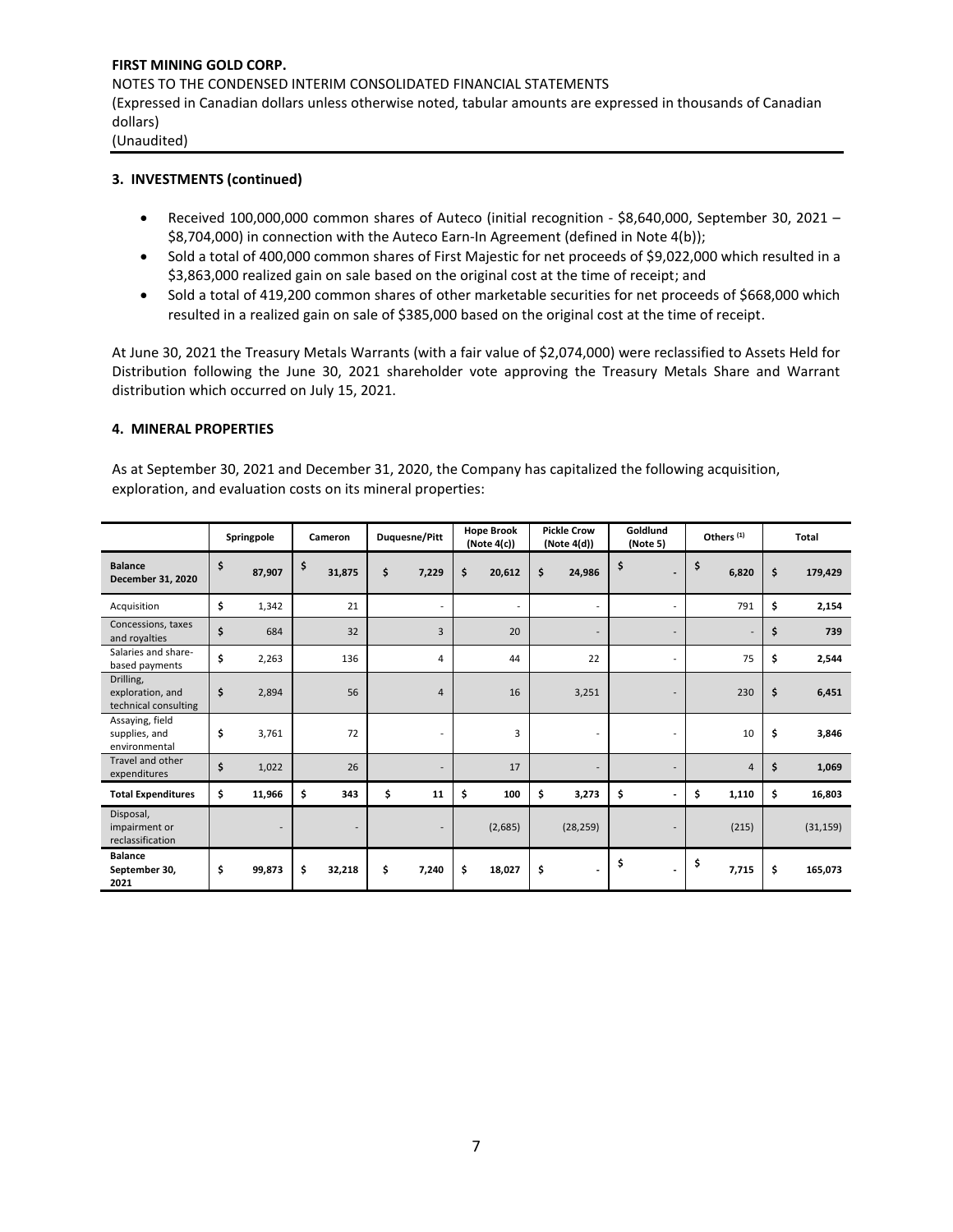NOTES TO THE CONDENSED INTERIM CONSOLIDATED FINANCIAL STATEMENTS

(Expressed in Canadian dollars unless otherwise noted, tabular amounts are expressed in thousands of Canadian dollars)

(Unaudited)

#### **4. MINERAL PROPERTIES (continued)**

|                                                       | Springpole                     | Cameron                  | Duquesne/<br>Pitt        | Hope<br><b>Brook</b>     | <b>Pickle Crow</b>       | Goldlund                       | Others <sup>(1)</sup> | <b>Total</b>  |
|-------------------------------------------------------|--------------------------------|--------------------------|--------------------------|--------------------------|--------------------------|--------------------------------|-----------------------|---------------|
| <b>Balance</b><br>December 31, 2019                   | \$<br>76,775                   | \$<br>27,374             | \$<br>7,217              | \$<br>20,071             | \$<br>19,263             | \$<br>98,894                   | \$<br>3,221           | \$<br>252,815 |
| Acquisition                                           | \$<br>$\overline{\phantom{a}}$ | 4,219                    |                          | $\overline{\phantom{a}}$ | $\overline{\phantom{a}}$ | $\overline{\phantom{a}}$       | ٠                     | \$<br>4,219   |
| Concessions, taxes<br>and royalties                   | \$<br>740                      | 11                       | 3                        | 20                       | 20                       | $\overline{2}$                 | 60                    | \$<br>856     |
| Salaries and share-<br>based payments                 | \$<br>1,300                    | 145                      | $\mathbf{1}$             | 148                      | 71                       | 430                            | 7                     | \$<br>2,102   |
| Drilling,<br>exploration, and<br>technical consulting | \$<br>4,828                    | 52                       | 8                        | 140                      | 4,409                    | 796                            | 37                    | \$<br>10,270  |
| Assaying, field<br>supplies, and<br>environmental     | \$<br>3,555                    | 50                       |                          | 123                      | 1,217                    | 255                            | 8                     | \$<br>5,208   |
| Travel and other<br>expenditures                      | \$<br>709                      | 24                       |                          | 110                      | 6                        | 126                            | $\overline{2}$        | \$<br>977     |
| <b>Total Expenditures</b>                             | \$<br>11,132                   | \$<br>4,501              | \$<br>12                 | \$<br>541                | \$<br>5,723              | \$<br>1,609                    | \$<br>114             | \$<br>23,632  |
| Disposal,<br>impairment or<br>reclassification        | $\overline{\phantom{a}}$       | $\overline{\phantom{a}}$ | $\overline{\phantom{a}}$ | $\blacksquare$           | $\overline{\phantom{a}}$ | (100, 503)                     | 3,485                 | (97, 018)     |
| <b>Balance</b><br>December 31, 2020                   | \$<br>87,907                   | \$<br>31,875             | \$<br>7,229              | \$<br>20,612             | \$<br>24,986             | \$<br>$\overline{\phantom{a}}$ | \$<br>6,820           | \$<br>179,429 |

 $<sup>(1)</sup>$  Other mineral properties as at September 30, 2021 and December 31, 2020 include: the mining claims and concessions located in the</sup> Township of Duparquet, Quebéc, which are near the Company's Duquesne gold project; six properties in Ontario's Birch-uchi greenstone belt including three under option (see below); a 1.5% NSR Royalty under the terms of the Treasury Share Purchase Agreement (defined in Note 5), which was reclassified from "Goldlund" to "Others" during the year ended December 31, 2020; and, the Turquoise Canyon property in Nevada (under option to Momentum Minerals Ltd. which was acquired by IM Exploration Inc. on July 6, 2021).

The Company has various underlying agreements and commitments with respect to its mineral properties, which define annual or future payments in connection with royalty buy-backs or maintenance of property interests.

## **a) Hope Brook Project**

On June 8, 2021, the Company announced it had closed a definitive earn-in agreement with Big Ridge Gold Corp. "Big Ridge" (the "Big Ridge transaction") whereby Big Ridge may earn up to an 80% interest in First Mining's Hope Brook Gold Project located in Newfoundland, Canada. Pursuant to the definitive earn-in agreement, Big Ridge can earn an 80% interest in the Hope Brook Project through a two-stage earn-in over five years by incurring a total of \$20,000,000 in qualifying expenditures, issuing up to 36.5 million shares of Big Ridge to First Mining and making a future cash payment to First Mining. Upon completion of the earning in, First Mining will retain a 20% interest in the Hope Brook Project and a 1.5% net smelter returns royalty on the Hope Brook Project, of which 0.5% can be bought back by Big Ridge for \$2,000,000. In accordance with the agreement, First Mining nominated one member to the Board of Directors of Big Ridge upon closing and received \$500,000 and 11,500,000 shares of Big Ridge which have been credited against the Hope Brook project mineral property balance. At the end of the reporting period, the Company assessed the Hope Brooke Project for impairment indicators, no impairment indicators were identified. See Note 7 below for further details of the equity accounted investment in Big Ridge.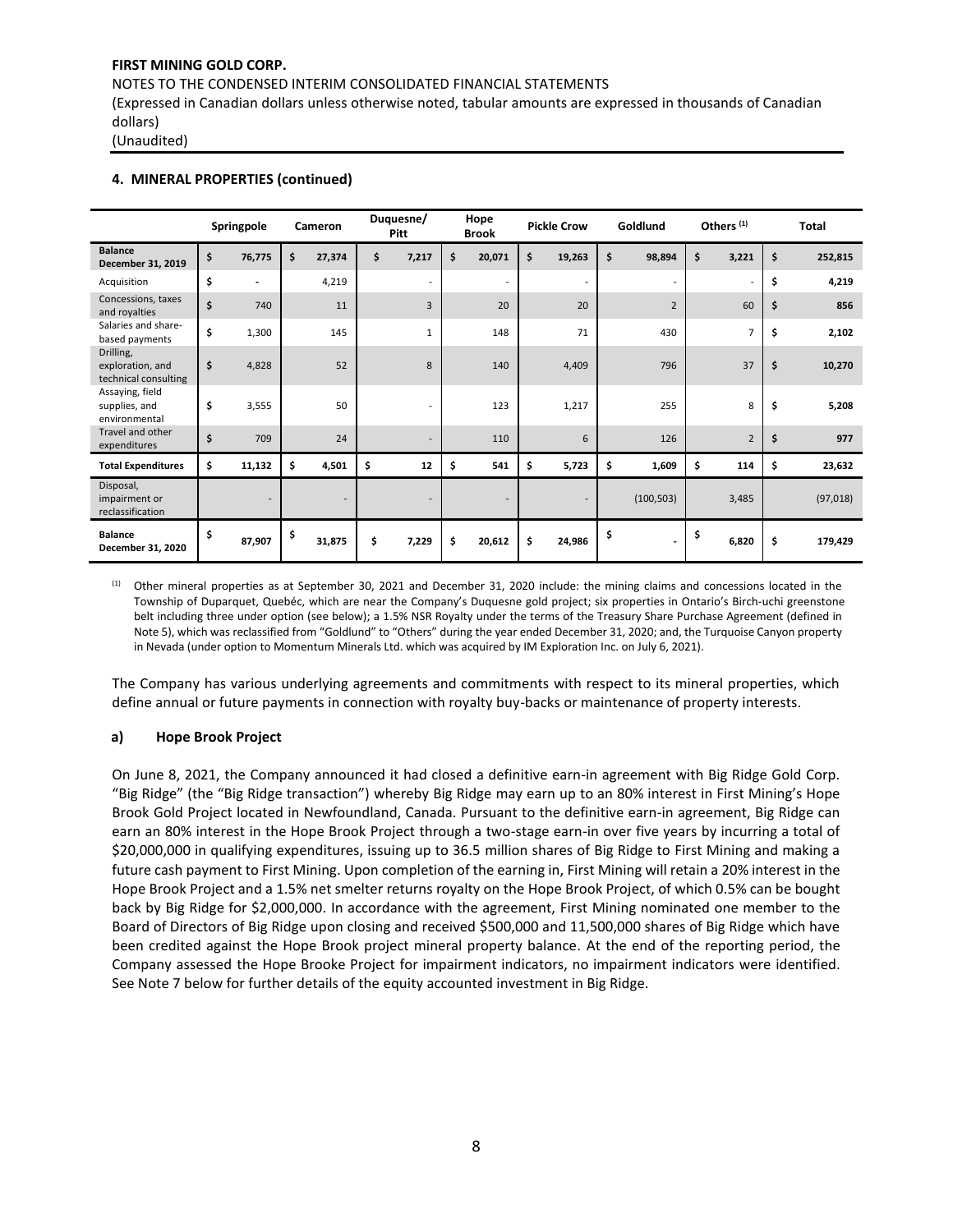## **4. MINERAL PROPERTIES (continued)**

#### **b) Pickle Crow Project**

On March 12, 2020, the Company and Auteco executed a definitive Earn-In Agreement (the "Auteco Earn-In Agreement") whereby Auteco may earn up to an 80% interest in PC Gold, a then wholly-owned subsidiary of First Mining which owns the Pickle Crow Project. Pursuant to the Auteco Earn-In Agreement, the Earn-In is comprised of two stages:

- Stage 1 Earn-In (51% earn-in) Three year initial earn-in period to acquire a 51% equity interest in PC Gold by:
	- o Spending \$5,000,000 on exploration and environmental matters at the Pickle Crow Gold Project (or cash payments in lieu), of which \$750,000 must be incurred within the first 12 months; and
	- o Issuing 100 million shares of Auteco to First Mining.
- Stage 2 Earn-In (additional 19% to earn-in to 70%) Upon completion of the Stage 1 Earn-In, Auteco will have a two-year follow-on period to acquire an additional 19% equity interest in PC Gold by:
	- o Spending a further \$5,000,000 on exploration on the Pickle Crow Gold Project;
	- o Making a \$1,000,000 cash payment to First Mining within 90 days of completing the additional exploration spend; and
	- o Issuing to First Mining a 2% NSR royalty on the Project (1% of which can be bought back for USD\$2,500,000) (issued upon completion of the Stage 2 Earn-In).

Upon completion of the Stage 2 Earn-In, Auteco will have an option to acquire an additional 10% equity interest in PC Gold, exercisable any time following completion of the Stage 2 Earn-In, by paying First Mining \$3,000,000 in cash, after which First Mining's residual 20% interest in PC Gold is carried until a construction decision in relation to the Pickle Crow Project, which is to be made after a final feasibility study and following Auteco having arranged sufficient financing to achieve commercial production. If Auteco should fail to meet such requirements within the applicable time periods outlined above, the Auteco Earn-In Agreement will terminate and Auteco will be entitled to retain any interest it has earned prior to the date of termination. During the term of the Auteco Earn-In Agreement, Auteco will incur all program costs and manage Pickle Crow exploration activity.

On June 9, 2021, the Company announced completion of the Stage 1 earn-in and accordingly Auteco obtained a 51% ownership of the PC Gold legal entity. First Mining received the scheduled 100,000,000 Auteco shares and executed the joint venture shareholders agreement.

Following the completion of the Stage 1 earn-in by AuTeco, First Mining's percentage ownership of its former subsidiary, PC Gold, was reduced from 100% to 49%, which led to a loss of control and the resulting deconsolidation of PC Gold Inc. from First Mining's financial statements. The gain on deconsolidation was calculated as a result of derecognizing the net assets of PC Gold and recognizing the fair value of an equity accounted associate, PC Gold, along with the fair value of the Stage 2 and final earn-in option liabilities.

The following information summarizes the deconsolidation of PC Gold as at June 9, 2021: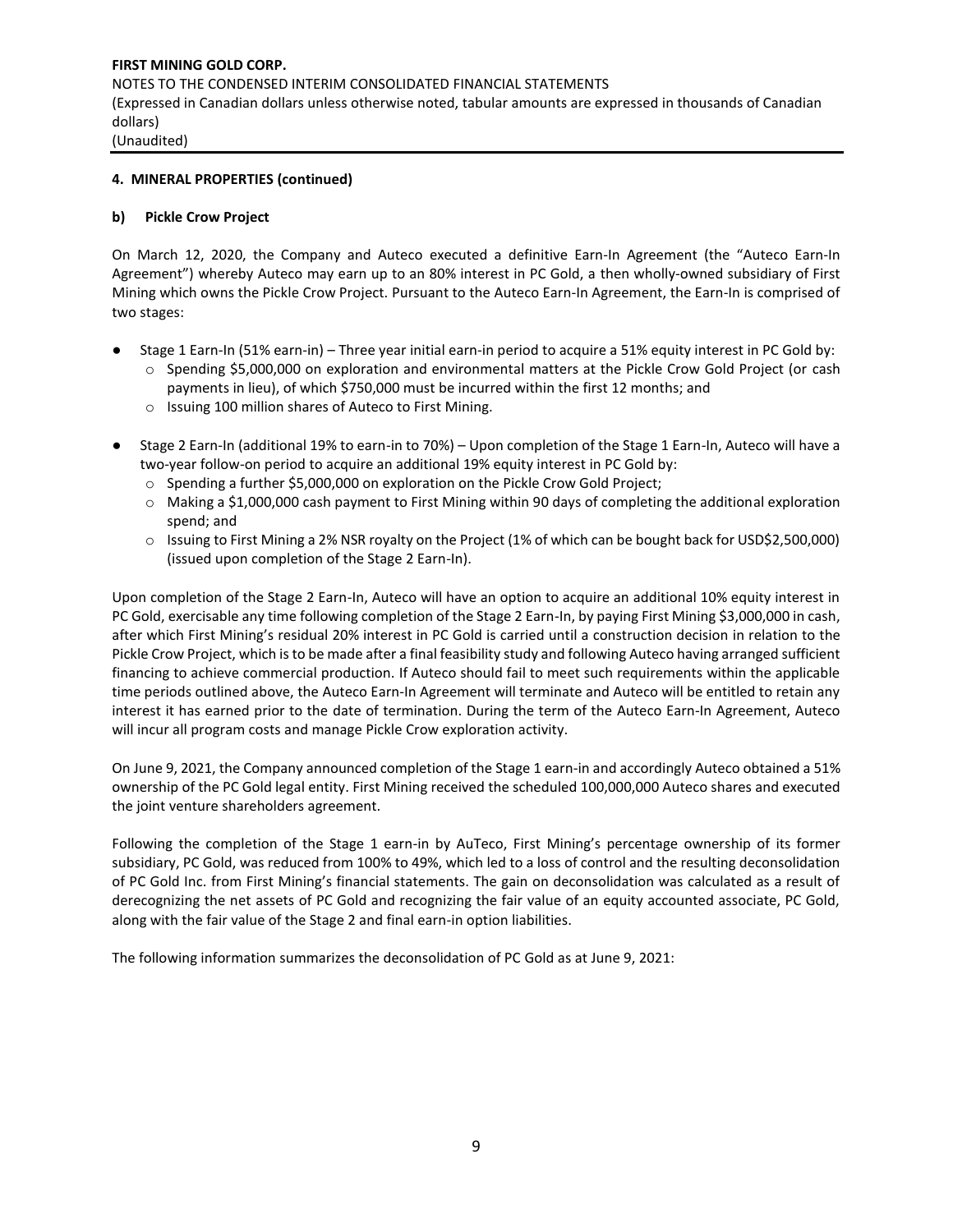# **4. MINERAL PROPERTIES (continued)**

|                                                                                             | June 9, 2021 |
|---------------------------------------------------------------------------------------------|--------------|
| Fair Value of retained interest in PC Gold Inc.                                             |              |
| 112,146,017 shares at \$0.32 per share (deemed FV based on underlying property<br>interest) | \$<br>36,000 |
| Provision for Pickle Crow reclamation funding                                               | (710)        |
|                                                                                             |              |
| Fair value of Auteco shares received as additional consideration (Note 3)                   | 8,640        |
|                                                                                             |              |
| Option – PC Gold liability fair value of Stage 2 and final earn in options                  | (17, 306)    |
|                                                                                             |              |
| Net assets of PC Gold                                                                       |              |
| Prepaids                                                                                    | 3            |
| Reclamation deposit                                                                         | 120          |
| Mineral property, net                                                                       | 20,358       |
| Environmental reclamation liability, net                                                    | (3, 137)     |
| Net assets of subsidiary                                                                    | 17,344       |
|                                                                                             |              |
| Gain on loss of control of subsidiary, Net                                                  | \$<br>9,280  |

At the time of deconsolidation of PC Gold in Q2 2021, management estimated a fair value for the Stage 2 and final Auteco earn in options of \$17,306,000 based on the portion of the fair value of the PC Gold investment that the Company would be required divest net of any future proceeds from Auteco. Following completion of the Stage 2 earn-in in Q3 2021 the Stage 2 option liability of \$12,959,000 was settled and the Company delivered the additional 19% interest in PC Gold to Auteco from the Option – PC Gold balance which represented the fair value loss on the reduced 30% PC Gold ownership. A corresponding reduction in the equity accounted investment in PC Gold was also recorded as a result of this dilution. The \$4,347,000 balance as at September 30, 2021 represents the additional net dilution which would result from Auteco completing its additional 10% equity interest. Following receipt of \$3,000,000 under this option First Mining's ownership would reduce to 20%.

The Company's agreement with Auteco requires First Mining to contribute its pro-rata share of environmental reclamation funding, which was 30% as at September 30, 2021 following completion of the stage 2 earn-in. Accordingly, the company has recorded a provision of \$710,000 as at September 30, 2021 (December 30, 2020 - \$nil).

## **c) Swain Post property option**

On March 1, 2021, the Company entered into a three year option agreement with Exiro Minerals Corp. ("Exiro") pursuant to which First Mining may earn a 100% interest in Exiro's Swain Post property in northwestern Ontario through future cash and share payments of approximately \$250,000 to Exiro during the term of the option, and by completing all assessment work requirements on the property during the three year option term.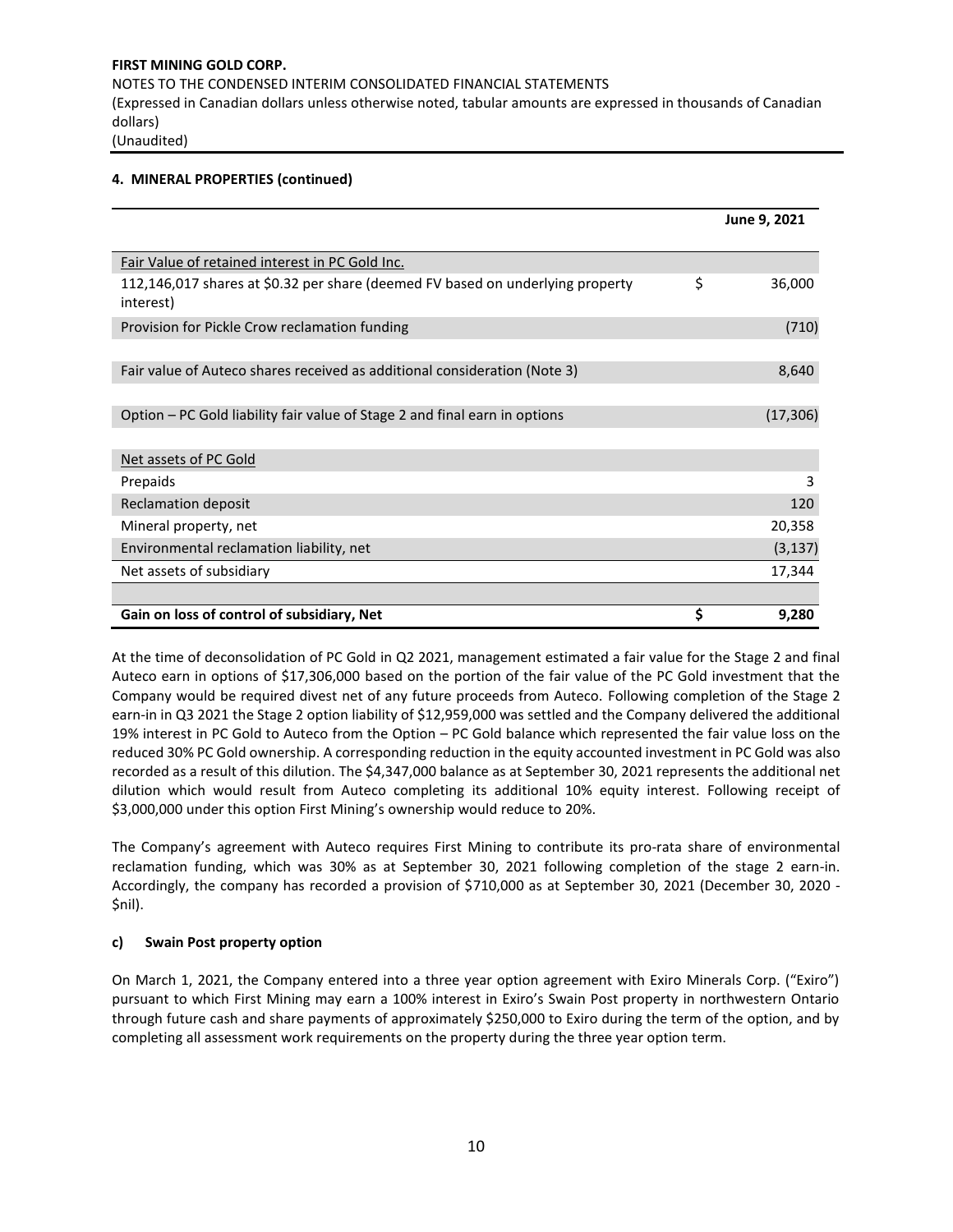## **4. MINERAL PROPERTIES (continued)**

#### **d) Swain Lake property option**

On April 29, 2021, the Company entered into an earn-in agreement with Whitefish Exploration Inc. ("Whitefish"), which gives First Mining the option to earn a 70% interest in Whitefish's Swain Lake project in northwestern Ontario by making cash payments totaling \$200,000 and share payments totaling \$425,000, and by incurring at least \$500,000 worth of expenditures on the Swain Lake Property during the first three years of the earn-in term. Upon completing the first stage of the earn-in, First Mining will hold a 70% interest in the Swain Lake Property and will have an additional period of two years within which to acquire the remaining 30% of the project by paying \$1,000,000 to Whitefish and issuing \$1,000,000 worth of First Mining shares.

#### **e) Vixen properties acquisition**

On September 9, 2021, the Company entered into a three year option agreement with ALX Resources Corp. ("ALX") pursuant to which First Mining may earn a 100% interest in ALX's Vixen North, South and West properties (the "Vixen Properties") in northwestern Ontario through future cash and share payments of approximately \$1,450,000 to ALX during the term of the option, and by completing all assessment work requirements on the property during the three year option term.

First Mining will have the option to earn an initial 70% interest in the Vixen Properties by making cash payments totaling \$550,000, and share payments totaling \$400,000, to ALX, and by incurring at least \$500,000 worth [of](https://can01.safelinks.protection.outlook.com/?url=https%3A%2F%2Ffirstminingfinance.sharepoint.com%2Fsites%2Fffdata%2FInvestor%2520Relations%2FNews%2520Releases%2F2021%2F04.29%2520Swain%2520Property%2520Option%2F04.29%2520Springpole_Exiro_Whitefishimage.jpg&data=04%7C01%7CVeronica%40firstmininggold.com%7C1d2ae2f8238d481a464b08d9931d0ac3%7C3564d7a87e774cf9aee2f8fb0795b85e%7C0%7C0%7C637702575203344283%7CUnknown%7CTWFpbGZsb3d8eyJWIjoiMC4wLjAwMDAiLCJQIjoiV2luMzIiLCJBTiI6Ik1haWwiLCJXVCI6Mn0%3D%7C1000&sdata=P6eKKp1pFn3GGBo1bNq%2FHTdpe8CrMQiGL7HLL77AGlg%3D&reserved=0)  [expenditures on the Vixen Properties during the first three years of the earn-in term. Upon completing](https://can01.safelinks.protection.outlook.com/?url=https%3A%2F%2Ffirstminingfinance.sharepoint.com%2Fsites%2Fffdata%2FInvestor%2520Relations%2FNews%2520Releases%2F2021%2F04.29%2520Swain%2520Property%2520Option%2F04.29%2520Springpole_Exiro_Whitefishimage.jpg&data=04%7C01%7CVeronica%40firstmininggold.com%7C1d2ae2f8238d481a464b08d9931d0ac3%7C3564d7a87e774cf9aee2f8fb0795b85e%7C0%7C0%7C637702575203344283%7CUnknown%7CTWFpbGZsb3d8eyJWIjoiMC4wLjAwMDAiLCJQIjoiV2luMzIiLCJBTiI6Ik1haWwiLCJXVCI6Mn0%3D%7C1000&sdata=P6eKKp1pFn3GGBo1bNq%2FHTdpe8CrMQiGL7HLL77AGlg%3D&reserved=0) the first stage of the earn-in, First Mining will hold a 70% interest in the Vixen Properties and will have an additional period of two years within which to acquire the remaining 30% of the Vixen Properties by paying \$500,000 to ALX and issuing \$500,000 worth of First Mining shares to ALX. In the event the second stage of the earn-in is not completed, ALX and Gold Canyon will enter into a joint venture agreement with respect to the Vixen Properties

#### **5. INVESTMENT IN TREASURY METALS**

#### **a) Treasury Share Purchase Agreement Overview**

On August 7, 2020, First Mining completed a transaction with Treasury Metals under a share purchase agreement (the "Treasury Share Purchase Agreement"), pursuant to which Treasury Metals agreed to acquire all of the issued and outstanding shares of Tamaka Gold Corporation, a previously wholly-owned subsidiary of the Company, and 100% owner of the Goldlund Project. Under the terms of the Treasury Share Purchase Agreement, First Mining received total consideration of \$91,521,000 which was comprised of (i) 43.33 million common shares (postconsolidation) of Treasury Metals ("Treasury Metals Shares") with a fair value of \$78,000,000; (ii) 11.67 million common share purchase warrants (post-consolidation) of Treasury Metals ("Treasury Metals Warrants") with an exercise price of \$1.50 for a three year term with a fair value of \$9,812,000; (iii) a retained 1.5% Net Smelter Returns ("NSR") royalty on Goldlund (0.5% of which can be bought back by Treasury Metals for \$5 million in cash) with a fair value of \$3,709,000; and (iv) the right to certain contingent milestone payments totaling \$5 million, payable in cash on certain key advancements at Goldlund which have not been recorded as at September 30, 2021.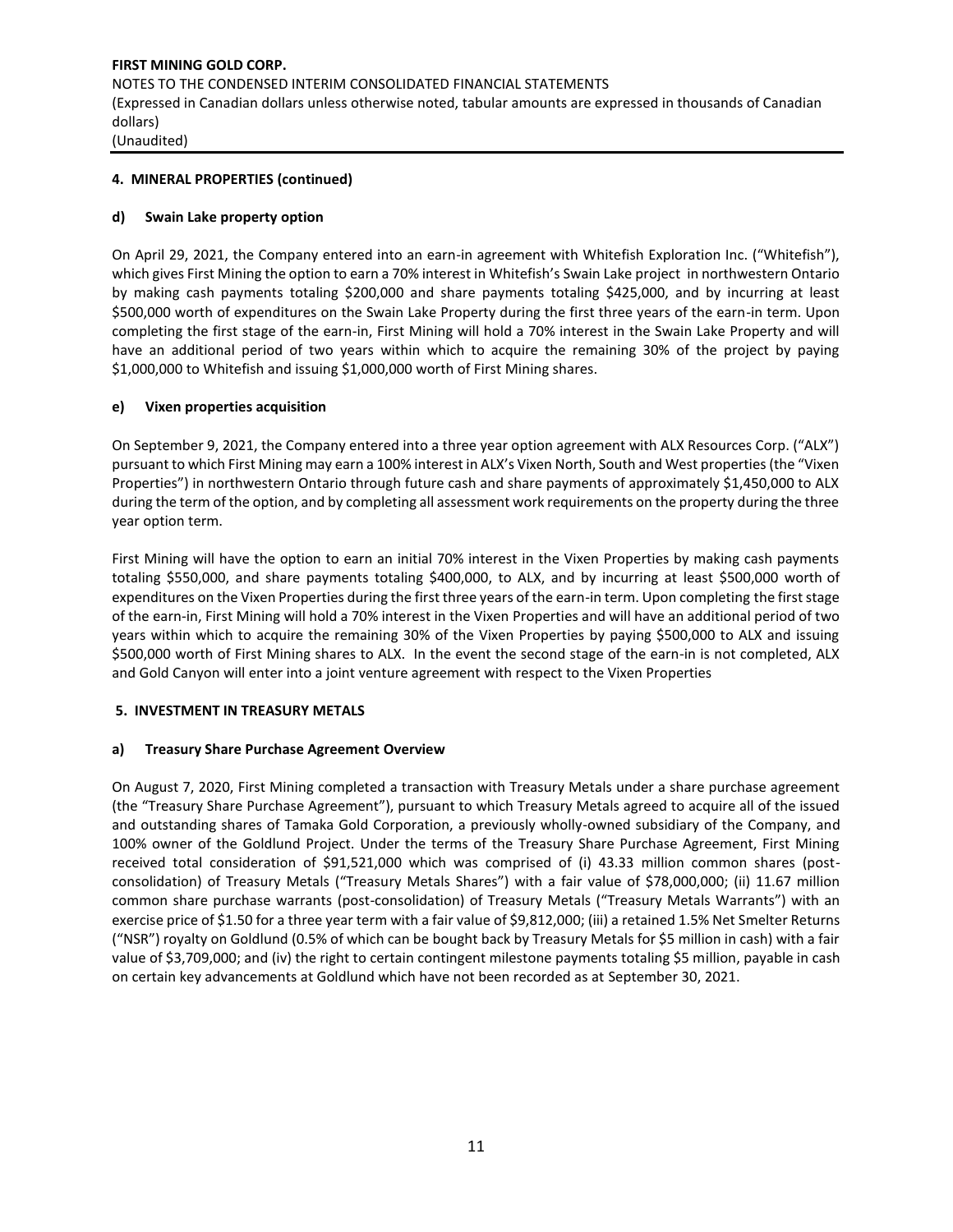# **5. INVESTMENT IN TREASURY METALS (continued)**

## **b) Equity Accounting Method for Investment in Treasury Metals and Impairment**

The Company has concluded it has significant influence over Treasury Metals. The Company is accounting for its investment using the equity method. As at September 30, 2021 the fair market value of the Company's investment in common shares of Treasury Metals was \$14,200,000, based on the Treasury Metals quoted market price. Due to the significant decline in fair value of the Treasury Metals Shares as at March 31, 2021, the Company recorded an impairment of the investment in Treasury Metals amounting to \$23,555,000. This impairment was recorded within the impairment of non-current assets in the statement of net loss and comprehensive income (loss). In Q2 2021, the Company recorded dilution losses on the investment in Treasury Metals predominantly as a result of the exercise of special warrants by Treasury Metals investors (reducing the Company's interest from 38.4% to 33.3%). As at June 30, 2021, the Company reclassified a portion of its investment to Assets held for distribution to reflect the portion of the equity accounted investment being distributed to shareholders (Note 5 (c)). As at September 30, 2021, the Company owns approximately 20.0 million Treasury Metals Shares.

|                                                     | September 30,<br>2021 | December 31,<br>2020 |           |
|-----------------------------------------------------|-----------------------|----------------------|-----------|
| <b>Balance, beginning of period</b>                 | 63,812                |                      |           |
| Acquisition - Initial Recognition on August 7, 2020 |                       |                      | 78,000    |
| Equity (loss) income                                | (56)                  |                      | 1,446     |
| Dilution event in Q2, 2021                          | (5,000)               |                      |           |
| Impairment of Investment in Treasury Metals Inc.    | (23, 555)             |                      | (15, 634) |
| Reclassification to assets held for distribution    | (18,941)              |                      |           |
| <b>Balance, end of period</b>                       | 16,260                |                      | 63,812    |

The equity accounting for Treasury Metals is based on published results to June 30, 2021 and an estimate of results for the period of July 1, 2021 to September 30, 2021. The Company's estimated equity share of Treasury's net loss for the nine-month period ending September 30, 2021 was \$56,000.

## **c) Obligation to Distribute Investments**

In accordance with the terms of a Shareholders Agreement signed in connection with the transaction, First Mining distributed approximately 23.3 million Treasury Metals Shares and all 11.6 million of the Treasury Metals Warrants to its shareholders (the "Distribution") on July 15, 2021. Following the Distribution, First Mining retained approximately 20.0 million Treasury Metals Shares, leaving the Company with an approximate 15.4% interest in Treasury Metals. First Mining's percentage ownership along with its Board representation of three Board seats continue to support the conclusions that it has significant influence.

As part of the distribution to its shareholders First Mining settled its obligation to distribute liability which had previously been recorded in the balance sheet. Investments fair value gain (loss) in the income statement included amounts related to the fair value changes of the Treasury Metals Shares and Warrants immediately prior to distribution on July 15, 2021.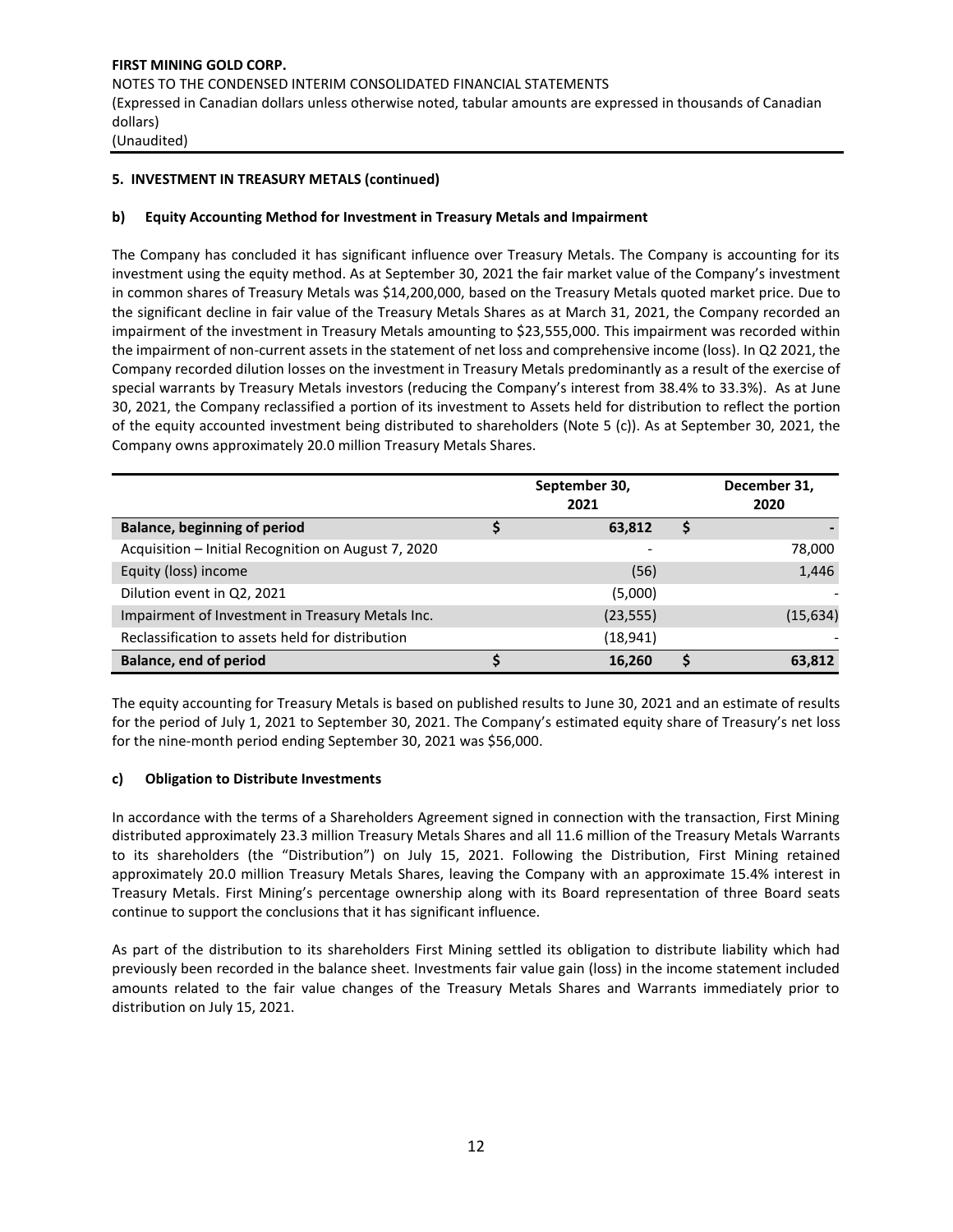## **6. INVESTMENT IN PC GOLD INC.**

Following the completion of the Stage 1 earn-in by Auteco, First Mining determined that its then 49% investment in the common shares of PC Gold gave it significant influence over PC Gold, requiring PC Gold to be recorded in First Mining's financial statements using the equity method of accounting as an investment in associate.

The initial recognition of the investment in associate was accounted for based on an estimated fair value using a market approach to value Pickle Crow's inferred resources on a per unit of metal basis derived from comparable gold project transactions.

|                                                          | September 30,<br>2021 | December 31,<br>2020 |  |
|----------------------------------------------------------|-----------------------|----------------------|--|
| Balance, beginning of period                             |                       |                      |  |
| Acquisition - Initial Recognition on June 9, 2021        | 36,000                |                      |  |
| <b>Equity loss</b>                                       | (2)                   |                      |  |
| Dilution event in Q3, 2021-Stage 2 earn-in<br>completion | (14, 428)             |                      |  |
| <b>Balance, end of period</b>                            | 21.570                |                      |  |

The subsequent equity accounting for PC Gold is based on results to March 31, 2021 and an estimate of results for the period of June 9, 2021 to September 30, 2021. The Company's estimated equity share of PC Gold's net loss for the interim period ending September 30, 2021 was \$2,000.

Upon completion of Stage 2 on August 26, 2021, the Company recorded a \$14,428,000 dilution event based upon the ownership interest reduction from 49% to 30%, which resulted in a \$12,960,000 partial reversal of the PC Gold option liability and cash proceeds received from Auteco of (i) \$1,000,000; (ii) \$468,000 for unspent environmental reclamation work as part of the PC Gold Earn-in Agreement.

## **7. INVESTMENT IN BIG RIDGE GOLD CORP.**

Following completion of the Big Ridge transaction on June 7, 2021, the Company's common share ownership interest in Big Ridge was approximately 19.8% (Initial Recognition fair value - \$2,185,000) and was 11.0% on September 30, 2021 following a dilution event whereby Big Ridge issued 23.4 million flow-through shares as part of a private placement. In addition to its share ownership interest, the Company considered various qualitative factors including representation rights on Big Ridge's board of directors in arriving at the determination that significant influence exists, and therefore the Company will be required to apply the equity method of accounting.

|                                                   | September 30,<br>2021 | December 31,<br>2020 |  |
|---------------------------------------------------|-----------------------|----------------------|--|
| <b>Balance, beginning of period</b>               |                       |                      |  |
| Acquisition - Initial Recognition on June 7, 2021 | 2,185                 |                      |  |
| Equity loss                                       | (28)                  |                      |  |
| Dilution event in Q2 2021                         | (588)                 |                      |  |
| <b>Balance, end of period</b>                     | 1,569                 |                      |  |

The equity accounting for Big Ridge is based on results to June 30, 2021 and an estimate of results for the period of June 7, 2021 to September 30, 2021. The Company's estimated equity share of Big Ridge's net loss for the interim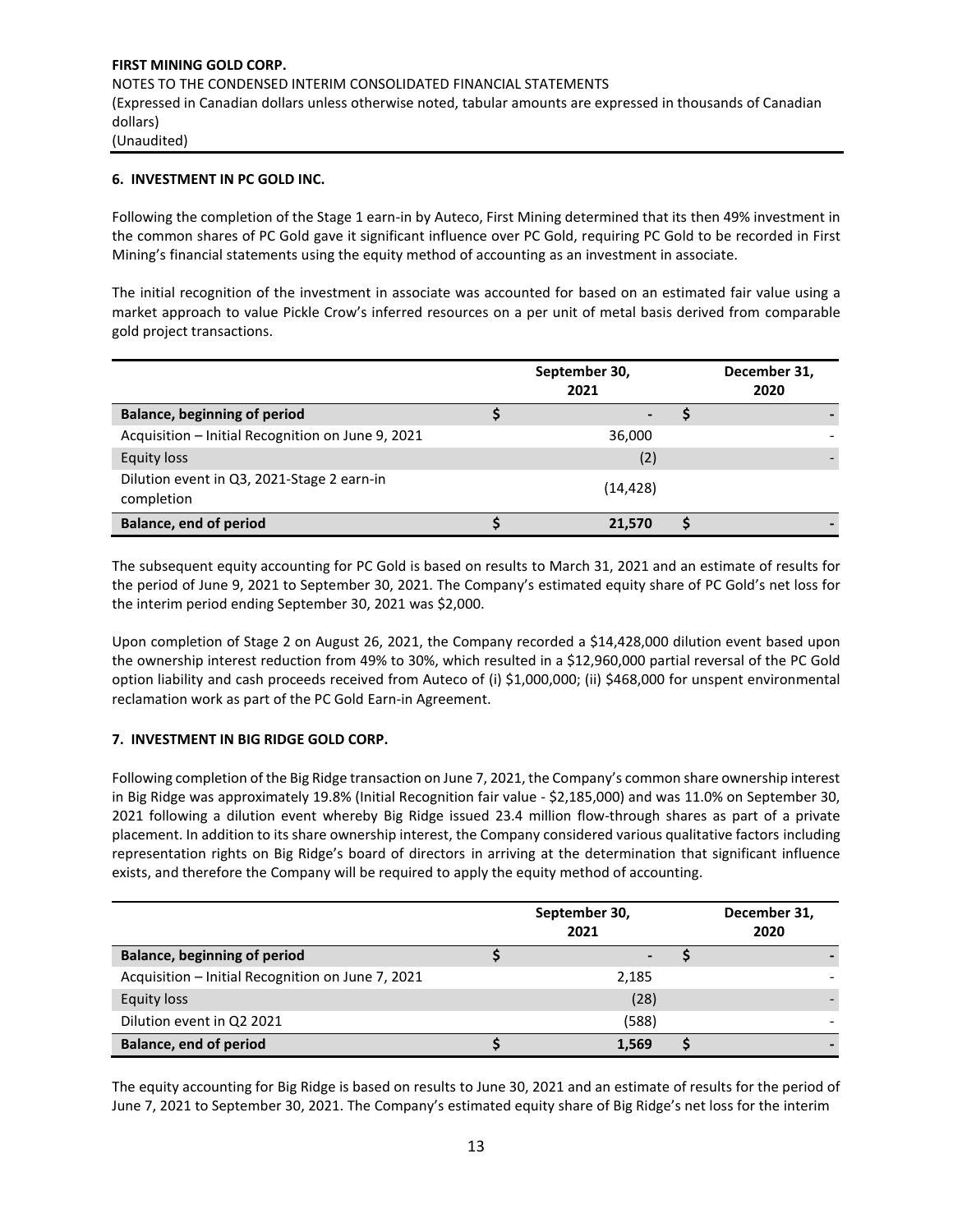## **7. INVESTMENT IN BIG RIDGE GOLD CORP. (continued)**

period ending September 30, 2021 was \$20,000.

## **8. MINERAL PROPERTY INVESTMENTS**

The Company, through its subsidiary Clifton Star Resources Inc. ("Clifton"), has a 10% equity interest in the shares of Beattie Gold Mines Ltd., 2699681 Canada Ltd., and 2588111 Manitoba Ltd. which directly or indirectly own various mining concessions and surface rights, collectively known as the Duparquet gold project.

Mineral property investments (which comprise equity interests in the shares of three private companies) are designated as FVTOCI, with changes in fair value recorded in other comprehensive income (loss).

As at September 30, 2021, management determined, as a function of the falling gold price environment, that there was a decline in the fair value of mineral property investments and a fair value loss of \$516,000 was recorded (nine months ended September 30, 2020 – fair value gain of \$1,326,000) (Note 14). As at September 30, 2021, the fair value of the Company's mineral property investments is \$6,210,000 (December 31, 2020 - \$6,726,000).

#### **9. SILVER STREAM DERIVATIVE LIABILITY**

#### **a) Silver Purchase Agreement Overview and Consideration Received**

On June 10, 2020, the Company entered into a silver purchase agreement (the "Silver Purchase Agreement") with First Majestic Silver Corp. ("First Majestic"), which closed on July 2, 2020. Under the terms of the Silver Purchase Agreement, First Majestic agreed to pay First Mining total consideration of US\$22.5 million (approx. \$30.6 million as at the closing date), in three tranches, for the right to purchase 50% of the payable silver produced from the Springpole Gold Project over the life of the project (the "Silver Stream") and also received 30 million common share purchase warrants of First Mining. Each share purchase warrant entitles First Majestic to purchase one common share of First Mining at an exercise price of \$0.40 for a period of five years. The fair value of the warrants issued of \$6,278,000 was recorded in Equity (Warrant reserve) on the Company's consolidated statements of financial position.

First Mining has the right to repurchase 50% of the Silver Stream for US\$22.5 million (approx. \$27.9 million as at September 30, 2021) at any time prior to the commencement of production at Springpole (the "Buy-Back Right").

Per the Silver Purchase Agreement, First Majestic paid US\$10 million (\$13.7 million) to First Mining on the July 2, 2020 closing date, with US\$2.5 million (\$3.3 million) paid in cash and the remaining US\$7.5 million (\$10.4 million) paid in 805,698 common shares of First Majestic ("Tranche 1"). Upon announcement of the Pre-Feasibility Study ("PFS") on March 4, 2021, First Mining received US\$7.5 million (\$9.8 million) from First Majestic, with US\$3.75 million (\$4.8 million) paid in cash and the remaining US\$3.75 million (\$5.0 million) paid in 287,300 common shares of First Majestic ("Tranche 2").

Consideration payable for the Silver Stream includes one further tranche (split evenly between cash and First Majestic common shares) of US\$5 million (approx. \$6.4 million as at September 30, 2021) payable upon First Mining receiving approval of either a Federal or Provincial Environmental Assessment. (The three tranches of consideration totaling US\$22.5 million (\$23.5 million received for Tranche 1 and Tranche 2) constitute the "Advance Payment"). In the event of default, First Majestic may terminate the Silver Purchase Agreement and the Advance Payment received by First Mining at that time would become repayable. The Advance Payment amount is used to track the stream balance for commercial, but not accounting purposes. In the event the Company exercises the Buy-Back Right by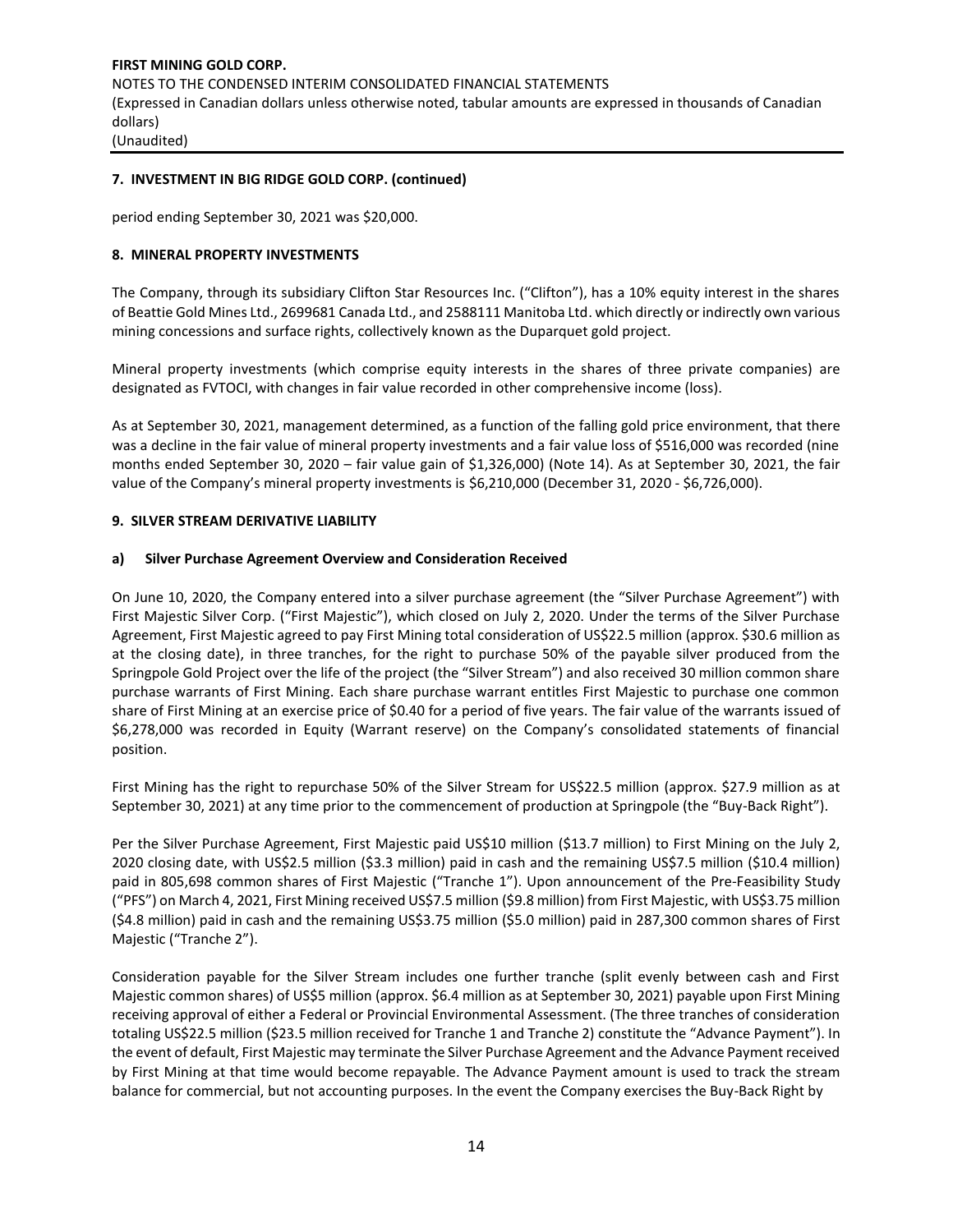# **9. SILVER STREAM DERIVATIVE LIABILITY (continued)**

paying US\$22.5 million (approx. \$28.7 million) to First Majestic, the Advance Payment amount shall be reduced to nil.

# **b) Silver Stream Derivative Liability Fair Value**

The Company has concluded that the Silver Stream is a standalone derivative measured at FVTPL.

The estimated fair value of the Silver Stream derivative liability is determined using a discounted cash flow model which incorporates a Monte Carlo simulation. The fair value of the Silver Stream derivative liability is a Level 3 measurement.

The fair value of the Silver Stream derivative liability is calculated at each reporting date as the net of the future Advance Payment tranches receivable (an asset for the Company) and the Silver Stream obligation (a liability to the Company), with gains or losses recorded in the statement of net loss and comprehensive loss. The fair value of the Silver Stream derivative liability as at September 30, 2021 is US\$18,654,000 (\$23,768,000), which is comprised of the Silver Stream obligation fair value of US\$21,721,000 (\$27,676,000) less the Advance Payment receivable fair value of US\$3,068,000 (\$3,908,000). The fair value of the Silver Stream derivative liability as at December 31, 2020 was US\$10,415,000 (\$13,260,000), which is comprised of the Silver Stream obligation fair value of US\$21,761,000 (\$27,706,000) less the Advance Payment receivable fair value of US\$11,346,000 (\$14,446,000).

|                                                                                        | <b>Silver Stream</b><br>derivative liability |           |
|----------------------------------------------------------------------------------------|----------------------------------------------|-----------|
| Balance, December 31, 2019                                                             |                                              |           |
| Fair value of Silver Stream derivative liability - Initial Recognition on July 2, 2020 |                                              | (7, 378)  |
| Change in fair value during the period                                                 |                                              | (5,882)   |
| Balance, December 31, 2020                                                             |                                              | (13, 260) |
| Advance payment received (Tranche 2) (US\$7.5 million)                                 |                                              | (9,808)   |
| Change in fair value during the period                                                 |                                              | (700)     |
| Balance, September 30, 2021                                                            |                                              | (23.768)  |

## **10. SHARE CAPITAL**

## **a) Authorized**

Unlimited number of common shares with no par value. Unlimited number of preferred shares with no par value.

#### **b) Issued and Fully Paid**

Common shares: 699,950,059 (December 31, 2020 – 697,216,453). Preferred shares: nil (December 31, 2020 – nil).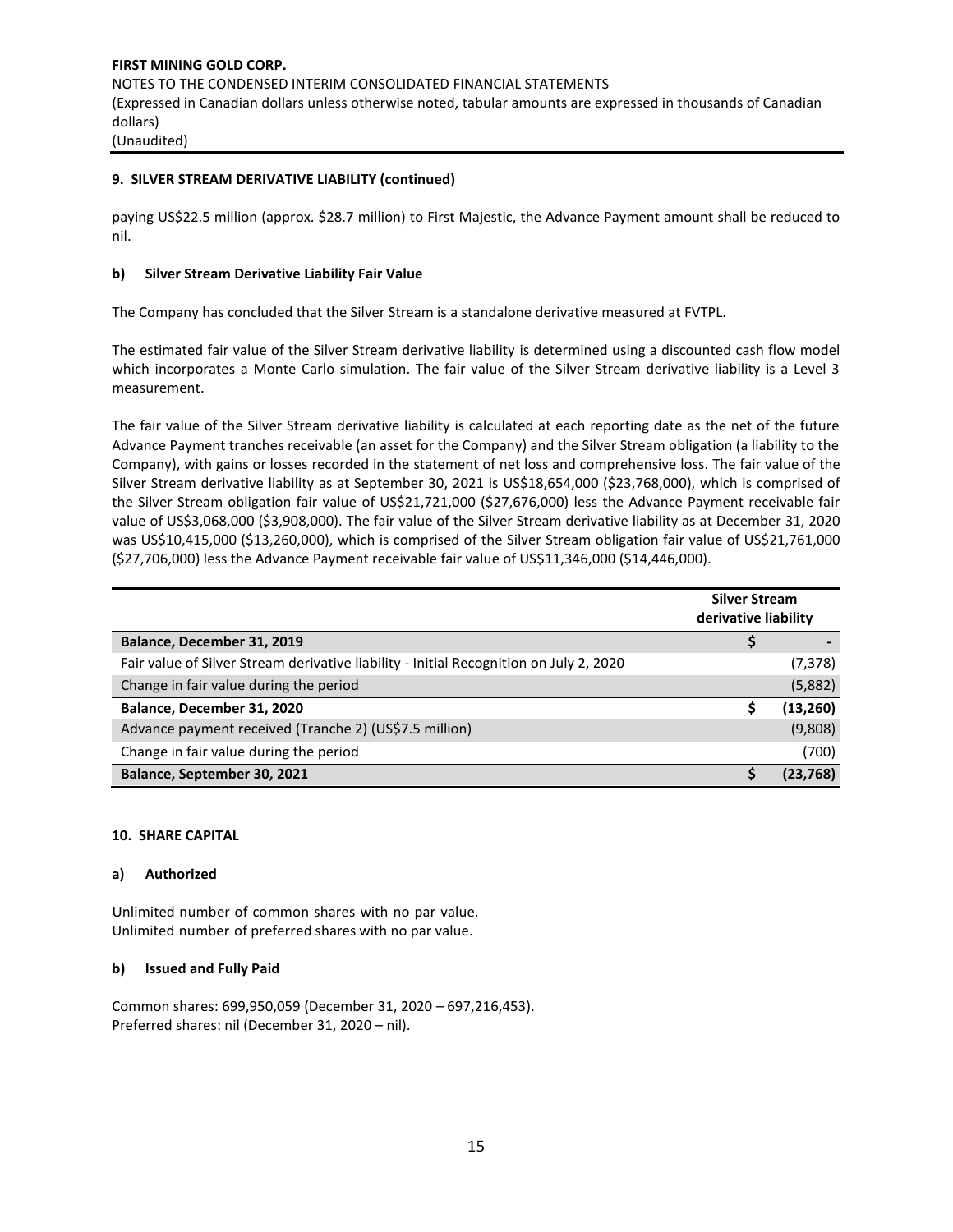## **10. SHARE CAPITAL (continued)**

#### **c) Warrants**

The movements in warrants during the nine months ended September 30, 2021 and year ended December 31, 2020 are summarized as follows:

|                                  | <b>Number</b> |   | <b>Weighted average</b> |
|----------------------------------|---------------|---|-------------------------|
|                                  |               |   | exercise price          |
| Balance as at December 31, 2019  | 15,872,998    | S | 0.410                   |
| Warrants issued                  | 77,460,159    |   | 0.494                   |
| Warrants exercised               | (247,500)     |   | 0.344                   |
| Balance as at December 31, 2020  | 93,085,657    | S | 0.480                   |
| Warrants issued                  | 2,100,228     |   | 0.375                   |
| Warrants exercised               | (265, 650)    |   | 0.328                   |
| Warrants expired                 | (3,027,615)   |   | 0.440                   |
| Balance as at September 30, 2021 | 91,892,620    |   | 0.449                   |

The following table summarizes information about warrants outstanding as at September 30, 2021:

| <b>Exercise price</b> | <b>Number of warrants</b><br>outstanding | <b>Weighted average</b><br>exercise price<br>(\$ per share) | <b>Weighted average</b><br>remaining life (years) |
|-----------------------|------------------------------------------|-------------------------------------------------------------|---------------------------------------------------|
| \$0.336               | 18,247,009                               | \$0.336                                                     | 1.08                                              |
| \$0.374               | 44,845,611                               | 0.374                                                       | 2.86                                              |
| \$0.421               | 50,000                                   | 0.421                                                       | 1.83                                              |
| \$0.654               | 28,750,000                               | 0.654                                                       | 0.90                                              |
|                       | 91,892,620                               | \$0.449                                                     | 1.46                                              |

There were 50,000 warrants issued during the nine months ended September 30, 2021. As a result of the TML distribution an additional 2,050,228 warrants were issued to an individual warrant holder per the terms of the convertible security adjustment provision warrant indentures. In addition, following the distribution the exercise prices of all the outstanding warrants as at July 15, 2021 were reduced per the terms of the respective convertible security adjustment provisions warrant indentures. They are now shown to three decimal places.

#### **Stock Options**

The Company has adopted a stock option plan that allows for the granting of stock options to Directors, Officers, employees and certain consultants of the Company for up to 10% of the Company's issued and outstanding common shares. Stock options granted under the plan may be subject to vesting provisions as determined by the Board of Directors.

The movements in stock options during the nine months ended September 30, 2021 and year ended December 31, 2020 are summarized as follows: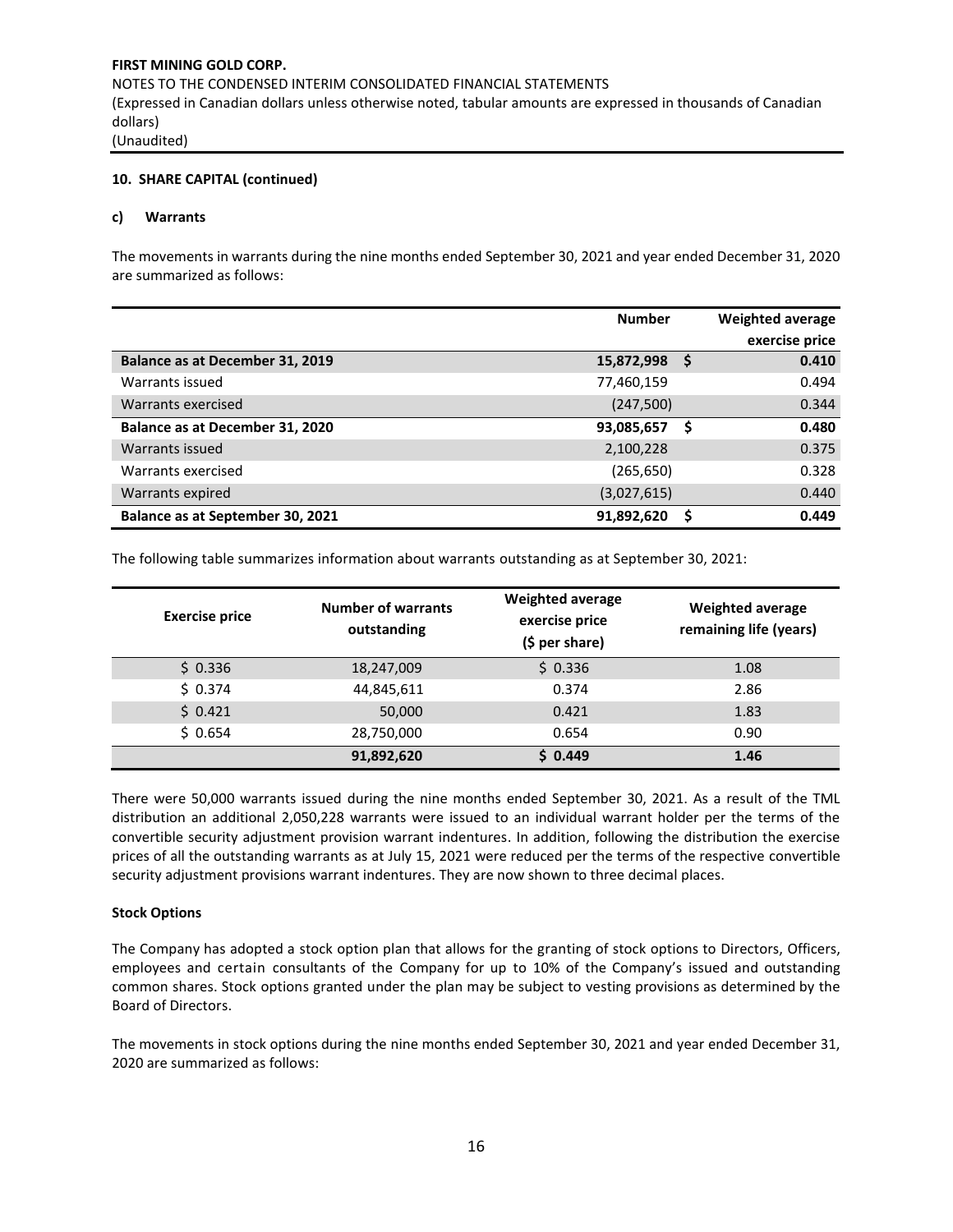## **10. SHARE CAPITAL (continued)**

|                                  | <b>Number</b> |    | <b>Weighted average</b><br>exercise price |
|----------------------------------|---------------|----|-------------------------------------------|
| Balance as at December 31, 2019  | 46,927,500    | Ŝ  | 0.57                                      |
| Options granted                  | 11,350,000    |    | 0.25                                      |
| Options exercised                | (3,717,500)   |    | 0.33                                      |
| Options expired                  | (2,790,000)   |    | 0.40                                      |
| Options forfeited                | (5,950,000)   |    | 0.52                                      |
| Balance as at December 31, 2020  | 45,820,000    | \$ | 0.53                                      |
| Options granted                  | 11,290,000    |    | 0.23                                      |
| Options exercised                | (2, 287, 500) |    | 0.25                                      |
| Options expired                  | (8,020,000)   |    | 0.73                                      |
| Options forfeited                | (2,037,500)   |    | 0.38                                      |
| Balance as at September 30, 2021 | 44,765,000    |    | 0.44                                      |

The weighted average closing share price at the date of exercise for the nine months ended September 30, 2021 was \$0.45 (September 30, 2020 – \$0.42). 2,287,500 stock options were exercised during the nine months ended September 30, 2021 (September 30, 2020 – 2,092,500).

The following table summarizes information about the stock options outstanding as at September 30, 2021:

|                          |                      | <b>Options Outstanding</b>                                  | <b>Options Exercisable</b>                       |                      |                                                             |                                                  |
|--------------------------|----------------------|-------------------------------------------------------------|--------------------------------------------------|----------------------|-------------------------------------------------------------|--------------------------------------------------|
| <b>Exercise</b><br>price | Number of<br>options | <b>Weighted average</b><br>exercise price<br>(\$ per share) | Weighted<br>average<br>remaining life<br>(years) | Number of<br>options | <b>Weighted average</b><br>exercise price<br>(\$ per share) | Weighted<br>average<br>remaining life<br>(years) |
| $$0.25 - 0.50$           | 32,450,000           | \$0.36                                                      | 2.75                                             | 22,701,250           | \$0.36                                                      | 4.11                                             |
| $$0.51 - 1.00$           | 12.315.000           | 0.61                                                        | 3.23                                             | 12,615,000           | 0.43                                                        | 4.10                                             |
|                          | 44,765,000           | \$0.44                                                      | 2.88                                             | 35,316,250           | \$0.38                                                      | 4.11                                             |

During the nine months ended September 30, 2021, there were 11,290,000 (September 30, 2020 - 9,850,000) stock options granted with an aggregate fair value at the date of grant of \$4,718,400 (September 30, 2020 - \$1,170,000), or a weighted average fair value of \$0.23 per option (September 30, 2020 – \$0.12). As at September 30, 2021, 9,448,750 (September 30, 2020 – 6,062,500) stock options remain unvested with an aggregate grant date fair value of \$3,948,000 (September 30, 2020 - \$347,000).

Certain stock options granted were directly attributable to exploration and evaluation expenditures on mineral properties and were therefore capitalized to mineral properties. In addition, certain stock options were subject to vesting provisions. These two factors result in differences between the aggregate fair value of stock options granted and total share-based payments expensed during the periods. Total share-based payments expense during the three month and nine-month periods ended September 30, 2021 and September 30, 2020 was classified within the financial statements as follows: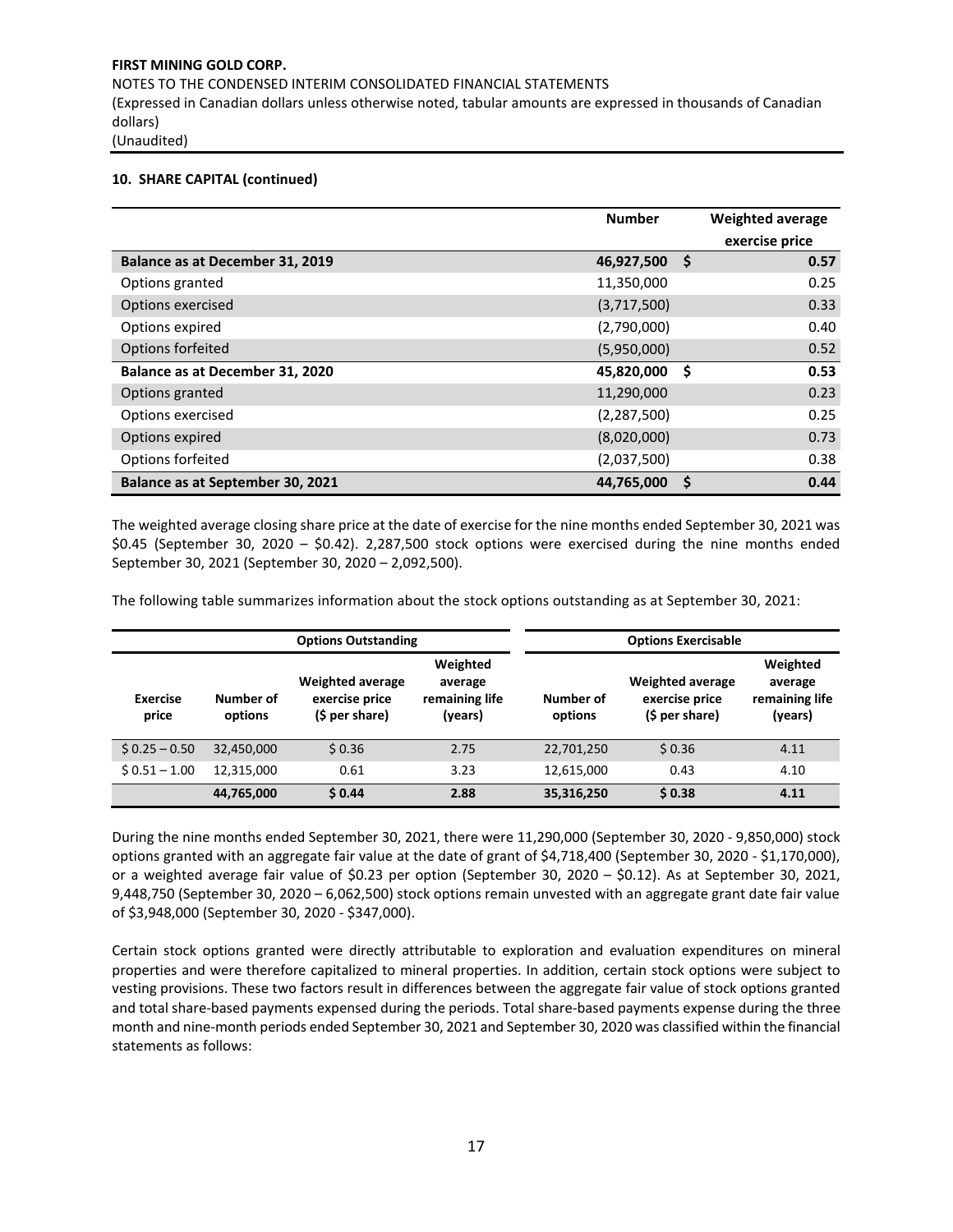NOTES TO THE CONDENSED INTERIM CONSOLIDATED FINANCIAL STATEMENTS

(Expressed in Canadian dollars unless otherwise noted, tabular amounts are expressed in thousands of Canadian dollars)

(Unaudited)

## **10. SHARE CAPITAL (continued)**

|                                          | For the three months ended<br>September 30, |      |      | For the nine months ended<br>September 30, |              |       |    |       |
|------------------------------------------|---------------------------------------------|------|------|--------------------------------------------|--------------|-------|----|-------|
| <b>Statements of Net Loss:</b>           |                                             | 2021 |      | 2020                                       |              | 2021  |    | 2020  |
| General and administration               |                                             | 229  | - \$ | 74                                         | <sup>S</sup> | 1,026 | S  | 435   |
| Exploration and evaluation               |                                             | 19   |      | 44                                         |              | 225   |    | 116   |
| Investor relations and marketing         |                                             | 57   |      | 10                                         |              | 201   |    | 132   |
| Corporate development and due diligence  |                                             | 34   |      |                                            |              | 133   |    | 94    |
| <b>Subtotal</b>                          | S                                           | 339  | - S  | 128                                        |              | 1,585 | -S | 777   |
| <b>Statements of Financial Position:</b> |                                             |      |      |                                            |              |       |    |       |
| <b>Mineral Properties</b>                |                                             | 142  |      | 39                                         |              | 716   |    | 389   |
| <b>Total</b>                             | S                                           | 481  | S    | 167                                        |              | 2,301 |    | 1,166 |

The grant date fair value of the stock options recognized in the period has been estimated using the Black-Scholes option pricing model with the following weighted average assumptions:

|                                        | Nine months ended  | Year ended        |
|----------------------------------------|--------------------|-------------------|
|                                        | September 30, 2021 | December 31, 2020 |
| Risk-free interest rate                | 0.44%              | 1.72%             |
| Share price at grant date (in dollars) | \$0.42             | \$0.25            |
| Exercise price (in dollars)            | \$0.42             | \$0.27            |
| Expected life (years)                  | 5.00 years         | 4.96 years        |
| Expected volatility <sup>(1)</sup>     | 68.32%             | 69.10%            |
| Forfeiture rate                        | 7.50%              | 5.26%             |
| Expected dividend yield                | Nil                | <b>Nil</b>        |

(1) The computation of expected volatility was based on the Company's historical price volatility, over a period which approximates the expected life of the option.

## **d) Restricted Share Units**

The Company granted Restricted Share Units ("RSUs") under its share-based compensation plan to the Company's executive officers as part of the Company's long-term incentive plan ("LTIP"). Unless otherwise stated, the awards typically have a graded vesting schedule over a three-year period and will be settled in equity upon vesting.

The associated compensation cost is recorded as share-based payments expense against share-based payment reserve.

The following table summarizes the changes in RSU's for the nine months ended September 30, 2021:

|                                  | <b>Number</b>  | <b>Weighted average</b><br>fair value |
|----------------------------------|----------------|---------------------------------------|
| Balance as at December 31, 2020  | $\blacksquare$ |                                       |
| Granted - February 2, 2021       | 1,550,000      | 0.40                                  |
| Balance as at September 30, 2021 | 1,550,000      | 0.40                                  |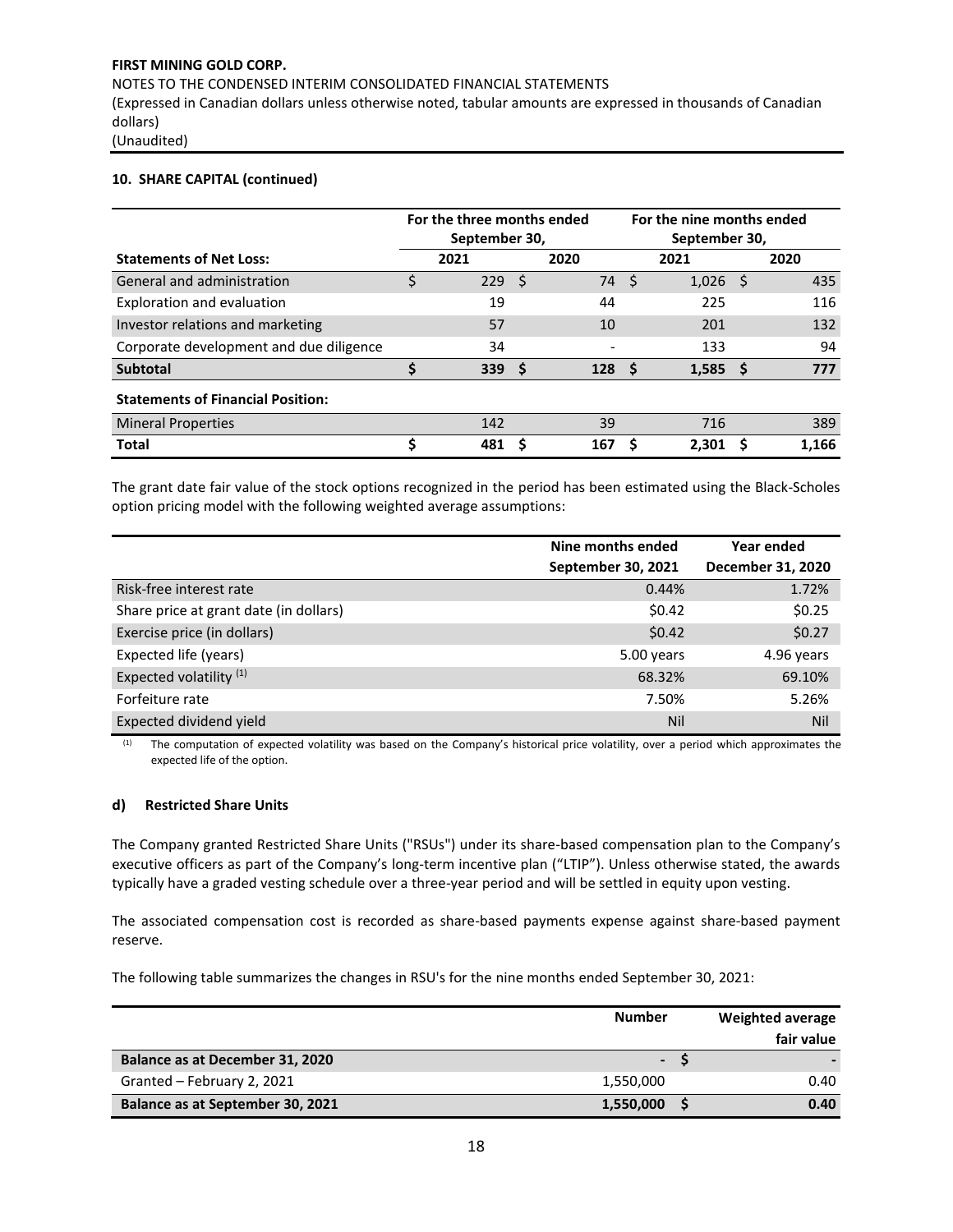## **10. SHARE CAPITAL (continued)**

#### **e) Deferred Share Units**

The Company granted 303,000 Deferred Share Units ("DSUs") under its share-based compensation plan to a director as part of the Company's LTIP. DSUs have a graded vesting schedule over an 18-month period and will be settled in equity upon vesting.

The associated compensation cost is recorded as share-based payments expense against share-based payment reserve. The grant date fair value of the DSUs recognized in the nine months ended September 30, 2021 is \$0.36.

|                                  | <b>Number</b>            | Weighted average |
|----------------------------------|--------------------------|------------------|
|                                  |                          | fair value       |
| Balance as at December 31, 2020  | $\overline{\phantom{a}}$ |                  |
| Granted - February 2, 2021       | 40.000                   | 0.40             |
| Granted - June 17, 2021          | 263,000                  | 0.35             |
| Balance as at September 30, 2021 | 303,000                  | 0.36             |

#### **11. OPERATING EXPENSES**

Operating expenditures by nature, which map to the Company's functional operating expense categories presented in the consolidated statements of net loss and comprehensive loss, are as follows:

|                                                      | For the three months ended<br>September 30, 2021 |       |                                                              |     |    | For the three months ended<br>September 30, 2020 |    |                                                              |  |  |
|------------------------------------------------------|--------------------------------------------------|-------|--------------------------------------------------------------|-----|----|--------------------------------------------------|----|--------------------------------------------------------------|--|--|
|                                                      | <b>General and</b><br>administration             |       | <b>Investor relations</b><br>and marketing<br>communications |     |    | <b>General and</b><br>administration             |    | <b>Investor relations</b><br>and marketing<br>communications |  |  |
| Administrative and office                            | \$                                               | 86    | \$                                                           | (1) | \$ | 67                                               | \$ | 9                                                            |  |  |
| Consultants                                          |                                                  | 21    |                                                              | 30  |    | (45)                                             |    |                                                              |  |  |
| Depreciation                                         |                                                  | 43    |                                                              |     |    | 40                                               |    |                                                              |  |  |
| Directors fees                                       |                                                  | 160   |                                                              |     |    | 58                                               |    |                                                              |  |  |
| Investor relations and<br>marketing communications   |                                                  |       |                                                              | 252 |    |                                                  |    | 241                                                          |  |  |
| Professional fees                                    |                                                  | 198   |                                                              |     |    | 47                                               |    |                                                              |  |  |
| <b>Salaries</b>                                      |                                                  | 243   |                                                              | 68  |    | 171                                              |    | 56                                                           |  |  |
| Share-based payments<br>$(non-cash)$ (Note $10(d)$ ) |                                                  | 229   |                                                              | 40  |    | 74                                               |    | 10                                                           |  |  |
| Transfer agent and filing fees                       |                                                  | 210   |                                                              | 3   |    | 25                                               |    | 25                                                           |  |  |
| Travel and accommodation                             |                                                  | 5     |                                                              |     |    | 4                                                |    | 5                                                            |  |  |
| Total                                                | \$                                               | 1,195 | Ś                                                            | 399 | Ś  | 441                                              | Ś  | 346                                                          |  |  |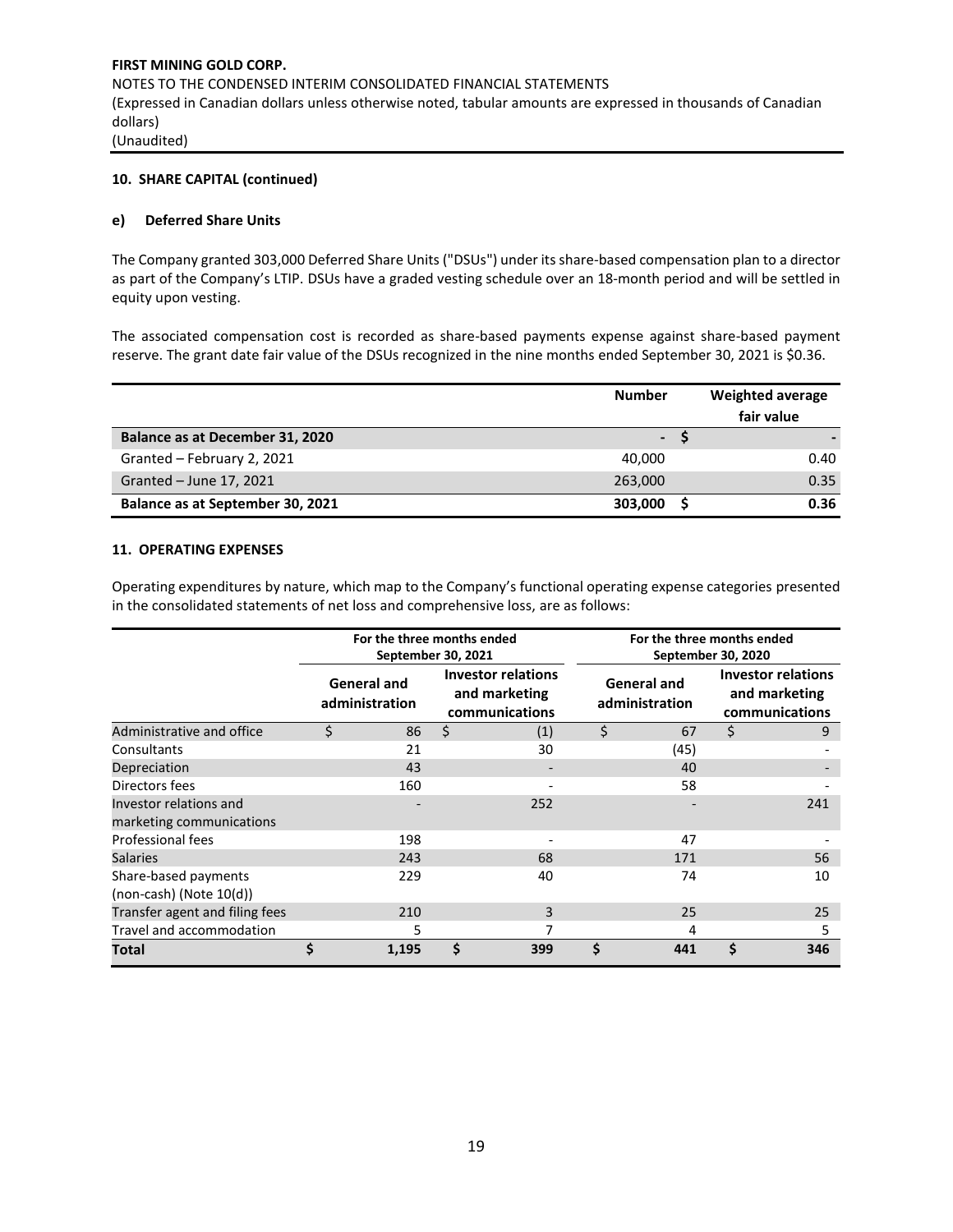NOTES TO THE CONDENSED INTERIM CONSOLIDATED FINANCIAL STATEMENTS

(Expressed in Canadian dollars unless otherwise noted, tabular amounts are expressed in thousands of Canadian dollars)

(Unaudited)

## **11. OPERATING EXPENSES (continued)**

|                                                      |                                      | For the nine months ended<br>September 30, 2021 |                                                              |       |                                      | For the nine months ended<br>September 30, 2020 |                                                              |     |  |  |
|------------------------------------------------------|--------------------------------------|-------------------------------------------------|--------------------------------------------------------------|-------|--------------------------------------|-------------------------------------------------|--------------------------------------------------------------|-----|--|--|
|                                                      | <b>General and</b><br>administration |                                                 | <b>Investor relations</b><br>and marketing<br>communications |       | <b>General and</b><br>administration |                                                 | <b>Investor relations</b><br>and marketing<br>communications |     |  |  |
| Administrative and office                            | Ś                                    | 270                                             | \$                                                           | 59    | \$                                   | 172                                             | Ś                                                            | 25  |  |  |
| Consultants                                          |                                      | 110                                             |                                                              | 75    |                                      | 97                                              |                                                              | 10  |  |  |
| Depreciation                                         |                                      | 128                                             |                                                              |       |                                      | 104                                             |                                                              |     |  |  |
| Directors fees                                       |                                      | 239                                             |                                                              |       |                                      | 201                                             |                                                              |     |  |  |
| Investor relations and<br>marketing communications   |                                      |                                                 |                                                              | 1,168 |                                      | 3                                               |                                                              | 509 |  |  |
| Professional fees                                    |                                      | 982                                             |                                                              |       |                                      | 714                                             |                                                              |     |  |  |
| <b>Salaries</b>                                      |                                      | 712                                             |                                                              | 283   |                                      | 556                                             |                                                              | 159 |  |  |
| Share-based payments<br>$(non-cash)$ (Note $10(d)$ ) |                                      | 1,026                                           |                                                              | 201   |                                      | 435                                             |                                                              | 132 |  |  |
| Transfer agent and filing fees                       |                                      | 346                                             |                                                              | 37    |                                      | 147                                             |                                                              | 41  |  |  |
| Travel and accommodation                             |                                      |                                                 |                                                              |       |                                      | 20                                              |                                                              | 16  |  |  |
| Total                                                | \$                                   | 3,820                                           |                                                              | 1,830 | \$                                   | 2,449                                           | \$                                                           | 892 |  |  |

#### **12. SEGMENT INFORMATION**

The Company operates in a single reportable operating segment, being the acquisition, exploration, development and strategic disposition of its North American mineral properties. Geographic information about the Company's non-current assets, excluding financial instruments, as at September 30, 2021 and December 31, 2020 is as follows: Canada - \$205,529,000 (December 31, 2020 - \$244,018,000) and USA - \$227,000 (December 31, 2020 - \$444,000).

## **13. RELATED PARTY TRANSACTIONS**

The Company's related parties consist of the Company's Directors and Officers, and any companies associated with them.

Key management includes the Directors, Officers and Vice Presidents of the Company. The compensation paid or payable to key management for services during the three months and nine months ended September 30, 2021 and 2020 is as follows:

| Service or Item                 | Three months ended September 30, |  | Nine months ended September 30, |  |       |  |       |
|---------------------------------|----------------------------------|--|---------------------------------|--|-------|--|-------|
|                                 | 2021                             |  | 2020                            |  | 2021  |  | 2020  |
| Directors' fees                 | 80                               |  | 58                              |  | 239   |  | 201   |
| Salaries and consultants' fees  | 398                              |  | 283                             |  | 1,329 |  | 839   |
| Share-based payments (non-cash) | 171                              |  | 137                             |  | 974   |  | 778   |
| <b>Total</b>                    | 649                              |  | 478                             |  | 2.542 |  | 1,818 |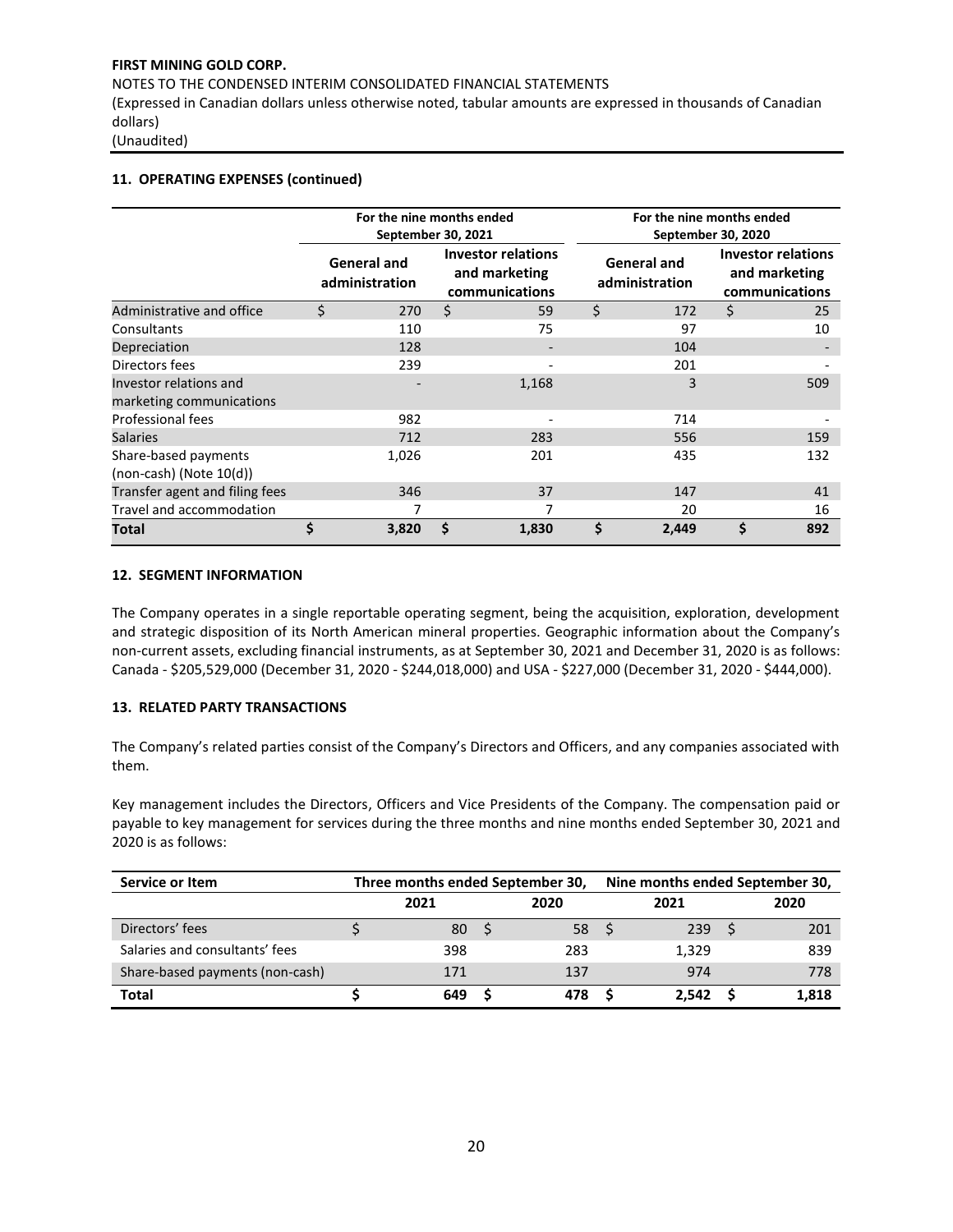#### **14. FAIR VALUE**

Fair values have been determined for measurement and/or disclosure requirements based on the methods below.

The Company characterizes fair value measurements using a hierarchy that prioritizes inputs depending on the degree to which they are observable. The three levels of the fair value hierarchy are as follows:

- Level 1 fair value measurements are quoted prices (unadjusted) in active markets for identical assets or liabilities;
- Level 2 fair value measurements are those derived from inputs other than quoted prices included within level 1 that are observable for the asset or liability, either directly (i.e. as prices) or indirectly (i.e. derived from prices); and
- Level 3 fair value measurements are those derived from valuation techniques that include significant inputs for the asset or liability that are not based on observable market data (unobservable inputs).

The carrying values of cash and cash equivalents, current accounts receivables, and accounts payable and accrued liabilities approximated their fair values because of the short-term nature of these financial instruments. These financial instruments are financial assets and liabilities at amortized cost.

The carrying value of investments was based on the quoted market prices of the shares as at September 30, 2021 and was therefore considered to be Level 1.

The mineral property investments (First Mining's 10% equity interest in three privately held companies that own the Duparquet Gold Project) are classified as financial assets at FVTOCI. The fair value of the mineral property investments was not based on observable market data and was therefore considered to be Level 3. The initial fair value of the mineral property investments was determined based on attributable pro-rata gold ounces for the Company's 10% indirect interest in the Duparquet project, which formed part of the identifiable assets from the acquisition of Clifton. Subsequently, the fair value has been reassessed at each period end. Scenarios which may result in a significant change in fair value include, among others, a change in the performance of the investee, a change in the performance of comparable entities, a change in gold price, a change in the economic environment, or evidence from external transactions in the investee's equity. During the nine months ended September 30, 2021, management concluded that there was a decrease in the fair value of the mineral property investments, and a fair value loss of \$516,000 (September 30, 2020 – fair value gain of \$1,326,000) was recorded (Note 4).

As the Earn‐In Agreement provides Auteco the right to earn an interest in PC Gold, rather than a direct interest in the Pickle Crow project, Auteco's option to acquire PC Gold shares is a financial liability of First Mining. As a derivative, the Pickle Crow project option liability is classified as financial liability at FVTPL. The carrying value of the Option - Pickle Crow Gold Project is not based on observable market data and therefore is considered to be Level 3. The fair value of the Option – Pickle Crow Gold Project as at September 30, 2021 was determined by reference to the portion of the estimated fair value of PC Gold to be given up by the Company with the option for Auteco to earn an additional 10%, net of \$3,000,000 proceeds to be received on exercise.

The Silver Stream was determined to be a derivative liability, which is classified as a financial liability at FVTPL. The carrying value of the derivative liability was not based on observable market data and involved complex valuation methods and was therefore considered to be Level 3.

The following table presents the Company's fair value hierarchy for financial assets and liabilities that are measured at fair value: